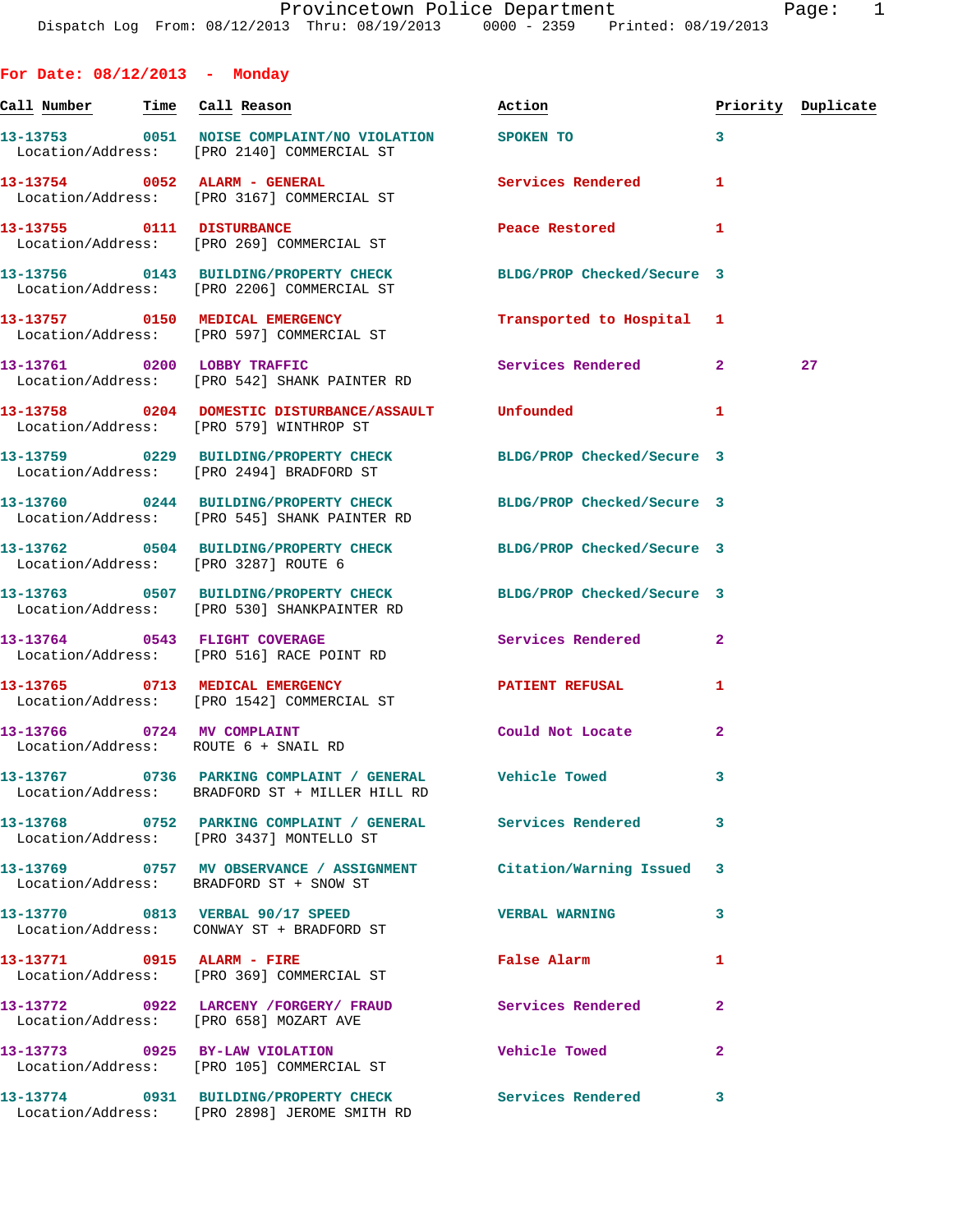|                                                               | Dispatch Log From: 08/12/2013 Thru: 08/19/2013 0000 - 2359 Printed: 08/19/2013                                     | Provincetown Police Department |                | Page: 2 |  |
|---------------------------------------------------------------|--------------------------------------------------------------------------------------------------------------------|--------------------------------|----------------|---------|--|
|                                                               |                                                                                                                    |                                |                |         |  |
| Location/Address: BRADFORD ST                                 | 13-13775 0949 MV OBSERVANCE / ASSIGNMENT Services Rendered 3                                                       |                                |                |         |  |
|                                                               | $13-13776$ 0957 VERBAL 90/17 SPEED VERBAL WARNING 3<br>Location/Address: HOWLAND ST + BRADFORD ST                  |                                |                |         |  |
|                                                               | 13-13777 1000 911 DISTURBANCE<br>Location/Address: [PRO 3430] COMMERCIAL ST                                        | SPOKEN TO                      | 1              |         |  |
|                                                               | 13-13778 1007 ASSIST CITIZEN Services Rendered<br>Location/Address: [PRO 350] COMMERCIAL ST                        |                                | $\mathbf{3}$   |         |  |
|                                                               | 13-13779 1041 LICENSE FOUND/RETURNED Services Rendered 3<br>Location/Address: [PRO 542] SHANK PAINTER RD           |                                |                |         |  |
|                                                               | 13-13781 1138 NOISE COMPLAINT LICENSING/NO ACTION 3<br>Location/Address: [PRO 2621] COMMERCIAL ST                  |                                |                |         |  |
|                                                               | 13-13782 1211 BOAT/HARBORMASTER Services Rendered 2<br>Location/Address: [PRO 2543] MACMILLAN WHARF                |                                |                |         |  |
| Location: LOPES SQUARE                                        | 13-13783 1244 LARCENY /FORGERY/ FRAUD Services Rendered                                                            |                                | $\overline{2}$ |         |  |
| 13-13784 1321 MV STOP                                         | Location/Address: [PRO 606] CONWELL ST                                                                             | <b>VERBAL WARNING 3</b>        |                |         |  |
|                                                               | 13-13785 1328 BUILDING/PROPERTY CHECK BLDG/PROP Checked/Secure 3<br>Location/Address: [PRO 2483] COMMERCIAL ST     |                                |                |         |  |
|                                                               | 13-13788 1345 LOST ANDROID PHONE 3 Services Rendered 3<br>Location/Address: [PRO 542] SHANK PAINTER RD             |                                |                |         |  |
|                                                               | 13-13786 1346 MV OBSERVANCE / ASSIGNMENT Services Rendered 3<br>Location/Address: [PRO 60] BRADFORD ST             |                                |                |         |  |
| Location/Address: RACE POINT RD                               | 13-13787 1348 MV OBSERVANCE / ASSIGNMENT Citation/Warning Issued 3                                                 |                                |                |         |  |
|                                                               | 13-13789 1358 MV STOP<br>Location/Address: HANCOCK ST + BRADFORD ST                                                | VERBAL WARNING 3               |                |         |  |
|                                                               | 13-13790 1401 MEDICAL EMERGENCY DOT <b>Transported</b> to Hospital 1<br>Location/Address: [PRO 440] HARRY KEMP WAY |                                |                |         |  |
| 13-13791 1423 MV STOP<br>Location/Address: RACE POINT RD      |                                                                                                                    | <b>VERBAL WARNING</b>          | $\mathbf{3}$   |         |  |
|                                                               | 13-13792 1456 MEDICAL EMERGENCY<br>Location/Address: COMMERCIAL ST + POINT ST                                      | <b>Services Rendered</b> 1     |                |         |  |
|                                                               | 13-13793 1504 MEDICAL EMERGENCY<br>Location/Address: [PRO 2647] SHANK PAINTER RD                                   | <b>Services Rendered</b>       | 1              |         |  |
|                                                               | 13-13794 1504 MEDICAL EMERGENCY<br>Location/Address: [PRO 2489] BRADFORD ST                                        | <b>Services Rendered</b> 1     |                |         |  |
|                                                               | 13-13795 1541 MEDICAL EMERGENCY<br>Location/Address: [PRO 182] COMMERCIAL ST                                       | PATIENT REFUSAL                | 1              |         |  |
| 13-13796 1608 MV STOP                                         | Location/Address: COMMERCIAL ST + BRADFORD ST                                                                      | <b>VERBAL WARNING</b>          | 3              |         |  |
|                                                               | 13-13797 1620 MV OBSERVANCE / ASSIGNMENT Services Rendered<br>Location/Address: [PRO 1886] BRADFORD ST             |                                | 3              |         |  |
| 13-13798 1651 ASSIST CITIZEN                                  | Location/Address: [PRO 542] SHANK PAINTER RD                                                                       | SPOKEN TO                      | 3              |         |  |
| 13-13799 1657 MV HIT & RUN<br>Location/Address: COMMERCIAL ST |                                                                                                                    | Services Rendered              | $\mathbf{2}$   |         |  |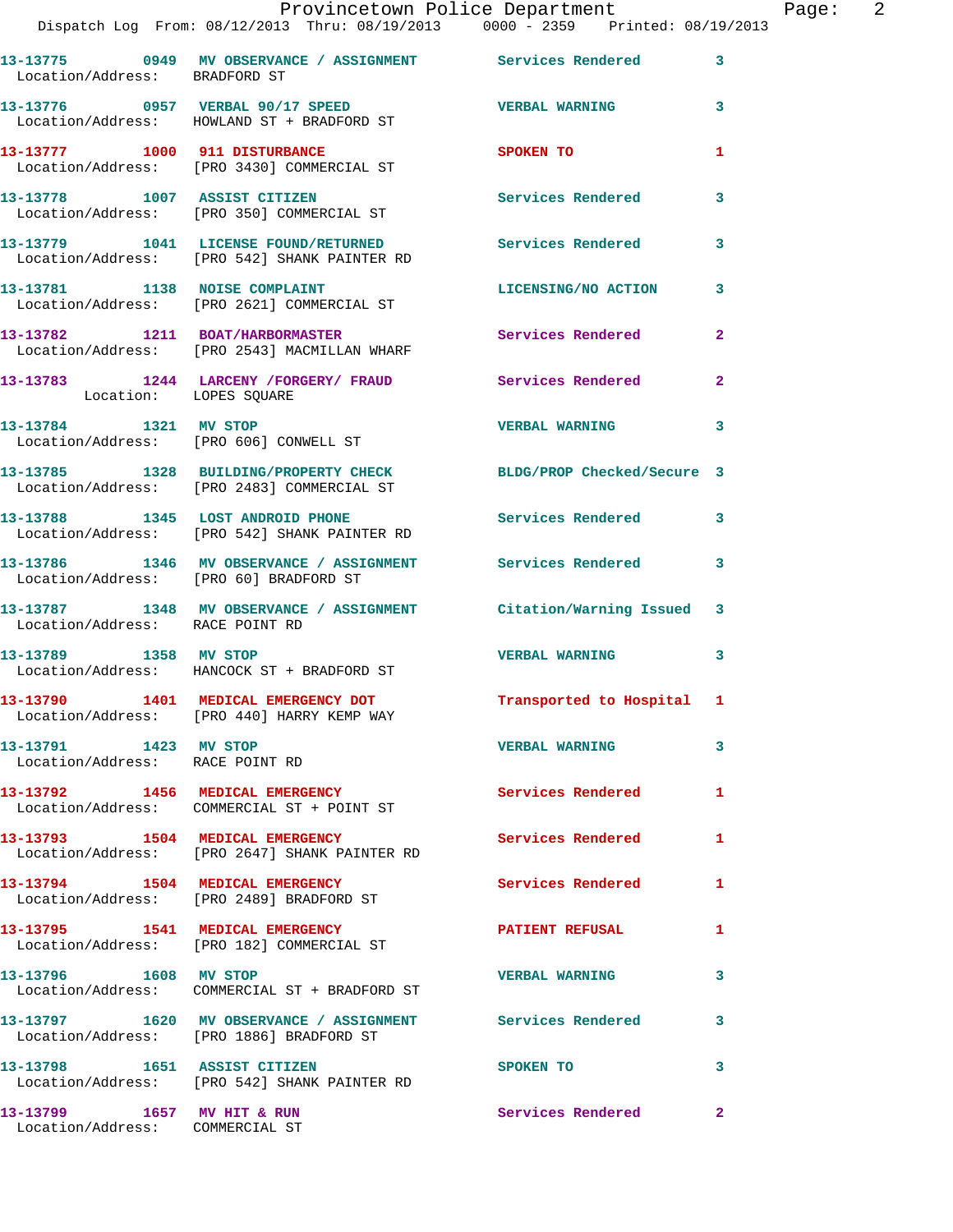Dispatch Log From: 08/12/2013 Thru: 08/19/2013 0000 - 2359 Printed: 08/19/2013 **13-13800 1714 ASSIST CITIZEN Services Rendered 3**  Location/Address: [PRO 542] SHANK PAINTER RD **13-13801 1823 BUILDING/PROPERTY CHECK BLDG/PROP Checked/Secure 3**  Location/Address: [PRO 3317] CEMETERY RD **13-13802 1857 MV STOP VERBAL WARNING 3**  Location/Address: CEMETERY RD **13-13803 1918 MV STOP VERBAL WARNING 3**  Location/Address: BRADFORD ST + PRINCE ST **13-13804 1927 SHOPLIFTING Services Rendered 2**  Location/Address: [PRO 230] COMMERCIAL ST 13-13805 1940 911 GENERAL Services Rendered 1 Location/Address: [PRO 999] MONTELLO ST 13-13806 2017 COMPLAINT **13-13806** 2017 2018 Location/Address: [PRO 539] SHANK PAINTER RD **13-13807 2026 MV VS FENCE Services Rendered 1**  Location/Address: [PRO 1511] BRADFORD ST **13-13808 2055 BUILDING/PROPERTY CHECK BLDG/PROP Checked/Secure 3**  Location/Address: [PRO 2206] COMMERCIAL ST **13-13810 2113 BUILDING/PROPERTY CHECK BLDG/PROP Checked/Secure 3**  Location/Address: [PRO 1638] COMMERCIAL ST **13-13811 2114 FOLLOW UP Services Rendered 2**  Location/Address: [PRO 175] COMMERCIAL ST **13-13812 2117 MEDICAL EMERGENCY PATIENT REFUSAL 1**  Location/Address: [PRO 175] COMMERCIAL ST **13-13813 2127 NOISE COMPLAINT GONE ON ARRIVAL 3**  Location/Address: [PRO 306] COMMERCIAL ST **13-13814 2144 NOISE COMPLAINT Services Rendered 3**  Location/Address: [PRO 306] COMMERCIAL ST **13-13815 2155 BUILDING/PROPERTY CHECK BLDG/PROP Checked/Secure 3**  Location/Address: [PRO 2542] COMMERCIAL ST **13-13816 2201 ALARM - GENERAL False Alarm 1**  Location/Address: COMMERCIAL ST **13-13818 2213 PARKING COMPLAINT / GENERAL Services Rendered 3**  Location/Address: BRADFORD ST **13-13819 2314 BUILDING/PROPERTY CHECK BLDG/PROP Checked/Secure 3**  Location/Address: [PRO 1778] SHANKPAINTER RD **13-13820 2338 MV OBSERVANCE / ASSIGNMENT No Action Required 3**  Location/Address: HOWLAND ST + BRADFORD ST **For Date: 08/13/2013 - Tuesday 13-13822 0046 MV OBSERVANCE / ASSIGNMENT Services Rendered 3**  Location/Address: RYDER ST + BRADFORD ST

**13-13823 0205 BUILDING/PROPERTY CHECK BLDG/PROP Checked/Secure 3**  Location/Address: [PRO 3259] MACMILLAN **13-13824 0219 BUILDING/PROPERTY CHECK BLDG/PROP Checked/Secure 3**  Location/Address: [PRO 2543] MACMILLAN WHARF **13-13825 0423 BUILDING/PROPERTY CHECK BLDG/PROP Checked/Secure 3**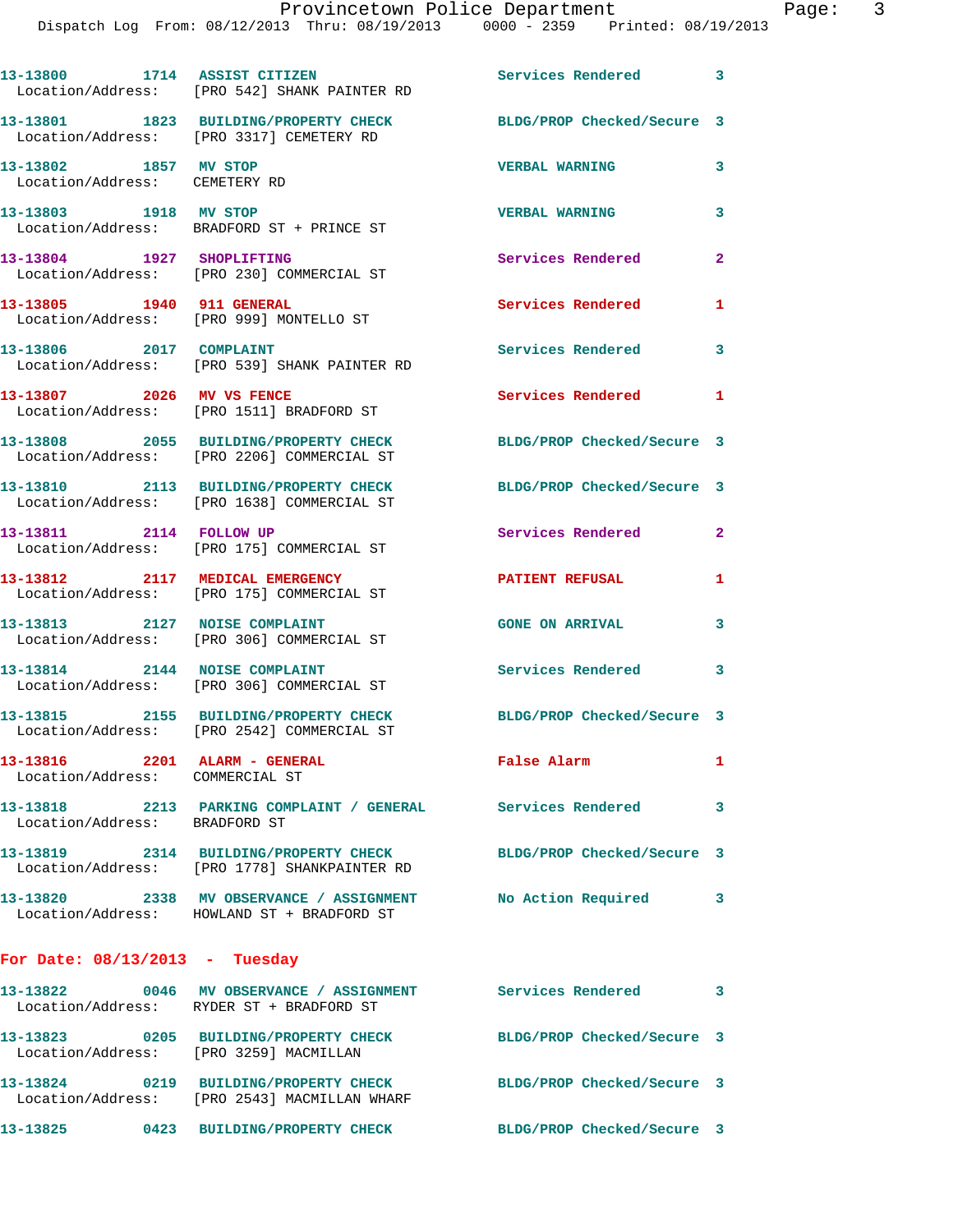|                                                    | Dispatch Log From: 08/12/2013 Thru: 08/19/2013 0000 - 2359 Printed: 08/19/2013                                   | Provincetown Police Department |                         | Page: 4        |  |
|----------------------------------------------------|------------------------------------------------------------------------------------------------------------------|--------------------------------|-------------------------|----------------|--|
|                                                    | Location/Address: [PRO 75] CAPTAIN BERTIE RD                                                                     |                                |                         |                |  |
|                                                    | 13-13826 0510 BUILDING/PROPERTY CHECK BLDG/PROP Checked/Secure 3<br>Location/Address: [PRO 545] SHANK PAINTER RD |                                |                         |                |  |
|                                                    | 13-13827 0524 BUILDING/PROPERTY CHECK BLDG/PROP Checked/Secure 3<br>Location/Address: [PRO 2494] BRADFORD ST     |                                |                         |                |  |
| 13-13828 0539 MV STOP                              | Location/Address: ROUTE 6 + SHANK PAINTER RD                                                                     | <b>VERBAL WARNING</b>          | $\mathbf{3}$            |                |  |
|                                                    | 13-13829 0549 FLIGHT COVERAGE<br>Location/Address: [PRO 516] RACE POINT RD                                       | Services Rendered 2            |                         | $\overline{2}$ |  |
|                                                    | 13-13830 0608 LOBBY TRAFFIC<br>Location/Address: [PRO 542] SHANK PAINTER RD                                      | Services Rendered 2            |                         | 42             |  |
| Location/Address: [PRO 2521] ROUTE 6               | 13-13831 0614 MV OBSERVANCE / ASSIGNMENT No Action Required                                                      |                                | $\overline{\mathbf{3}}$ |                |  |
| 13-13832 0622 MV STOP<br>Location/Address: ROUTE 6 |                                                                                                                  | <b>VERBAL WARNING</b>          | 3                       |                |  |
|                                                    | 13-13833 0740 BUILDING/PROPERTY CHECK BLDG/PROP Checked/Secure 3<br>Location/Address: [PRO 2206] COMMERCIAL ST   |                                |                         |                |  |
|                                                    | 13-13834 0838 MV OBSERVANCE / ASSIGNMENT Citation/Warning Issued 3<br>Location/Address: [PRO 1509] BRADFORD ST   |                                |                         |                |  |
|                                                    | 13-13835 0843 VERBAL SPEED<br>Location/Address: BRADFORD ST + HOWLAND ST                                         | VERBAL WARNING 3               |                         |                |  |
| Location/Address: [PRO 521] ROUTE 6                | 13-13837 0915 HOSPITAL TRANSPORT                                                                                 | Transported to Hospital 1      |                         |                |  |
|                                                    | 13-13838 0929 PROPERTY DAMAGE<br>Location/Address: [PRO 1555] COMMERCIAL ST                                      | Peace Restored and the sea     | $\overline{\mathbf{3}}$ | 3              |  |
|                                                    | 13-13839 1007 TOWS/STREET SWEEP<br>Location/Address: [PRO 820] COMMERCIAL ST                                     | <b>Vehicle Towed</b>           | $\overline{2}$          | $\mathbf{2}$   |  |
|                                                    | 13-13840 1020 LOST DRIVERS LICENSE<br>Location/Address: [PRO 542] SHANK PAINTER RD                               | Services Rendered 3            |                         |                |  |
|                                                    | 13-13842 1052 TRAFFIC CONTROL<br>Location/Address: [PRO 3004] BRADFORD ST                                        | Services Rendered              | 3                       |                |  |
| 13-13843 1054 LOST KEYS                            | Location/Address: [PRO 542] SHANK PAINTER RD                                                                     | No Action Required             | $\mathbf{3}$            |                |  |
|                                                    | 13-13844 1139 TRANSPORT/DOG BITE<br>Location/Address: [PRO 440] HARRY KEMP WAY                                   | Transported to Hospital 1      |                         |                |  |
|                                                    | 13-13845 1150 DISABLED MV<br>Location/Address: [PRO 2512] JEROME SMITH RD                                        | No Action Required             | $\mathbf{2}$            |                |  |
|                                                    | 13-13846 1208 MISSING PERSON<br>Location/Address: [PRO 2849] COMMERCIAL ST                                       | Services Rendered 1            |                         | 1              |  |
|                                                    | 13-13847 1210 TRAFFIC CONTROL<br>Location/Address: [PRO 3004] BRADFORD ST                                        | Services Rendered 3            |                         |                |  |
|                                                    | 13-13848 1238 RIB INJURY<br>Location/Address: [PRO 105] COMMERCIAL ST                                            | <b>PATIENT REFUSAL</b>         | 1                       |                |  |
|                                                    | 13-13849 1245 FOUND IPHONE/RETURNED Services Rendered 3<br>Location/Address: [PRO 105] COMMERCIAL ST             |                                |                         |                |  |
|                                                    | 13-13850 1253 WRONG WAY/FAIL TO SIGNAL WERBAL WARNING<br>Location/Address: [PRO 106] COMMERCIAL ST               |                                | 3                       |                |  |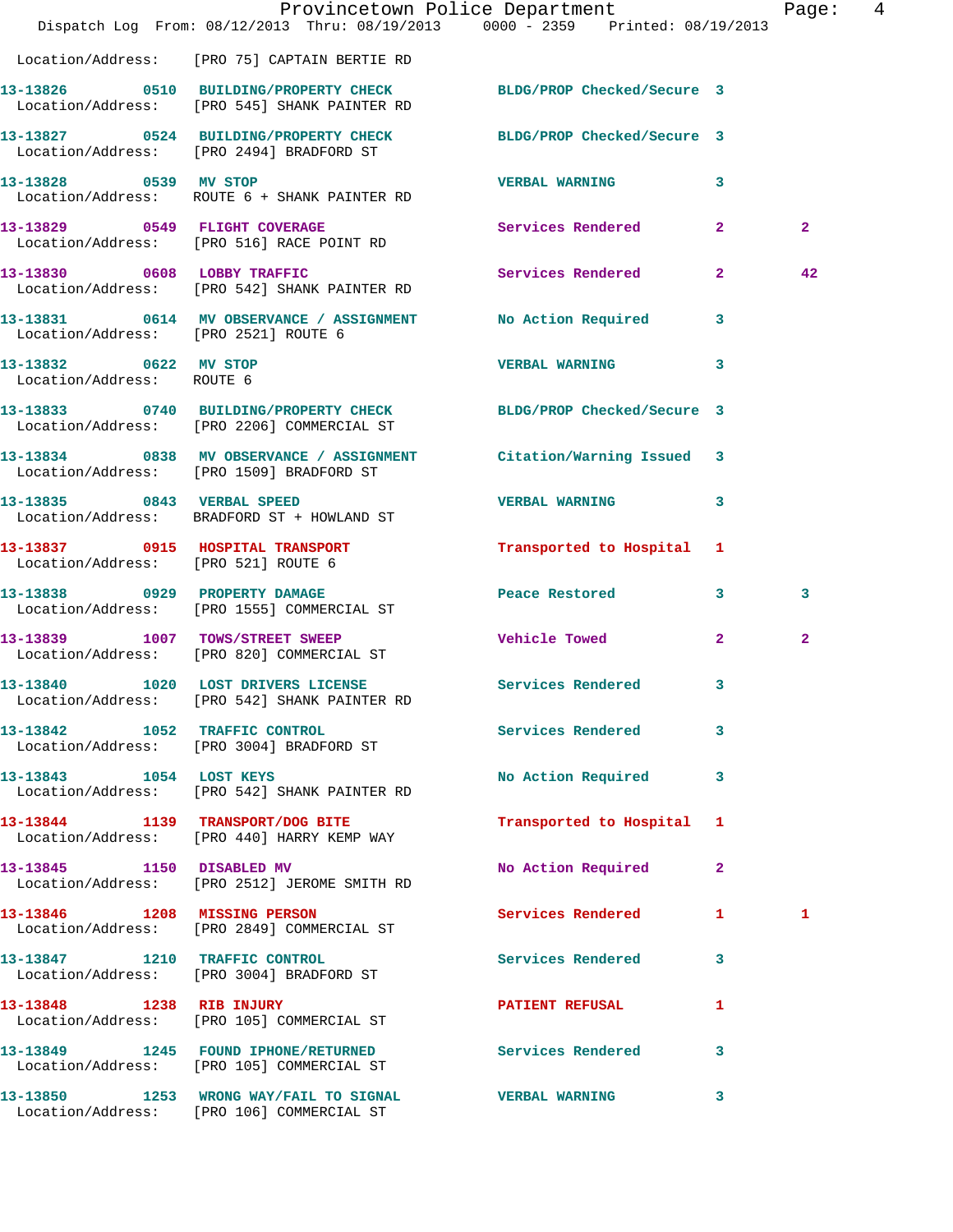|                                        | Provincetown Police Department<br>Dispatch Log From: 08/12/2013 Thru: 08/19/2013 0000 - 2359 Printed: 08/19/2013 |                            |              | Page: 5        |  |
|----------------------------------------|------------------------------------------------------------------------------------------------------------------|----------------------------|--------------|----------------|--|
|                                        |                                                                                                                  |                            |              |                |  |
|                                        | 13-13851 1301 MEDICAL EMERGENCY 1 PATIENT REFUSAL 1<br>Location/Address: [PRO 105] COMMERCIAL ST                 |                            |              |                |  |
|                                        | 13-13852 1310 TRAFFIC CONTROL 1 Services Rendered 3<br>Location/Address: CONWELL ST + BRADFORD ST                |                            |              | $\overline{2}$ |  |
|                                        | 13-13854 1335 WALK-UP<br>Location/Address: [PRO 1892] SHANK PAINTER RD                                           | PATIENT REFUSAL 1          |              |                |  |
|                                        |                                                                                                                  |                            | $\mathbf{3}$ |                |  |
|                                        | 13-13856 1412 LOST WALLET<br>Location/Address: [PRO 542] SHANK PAINTER RD                                        | Services Rendered 3        |              |                |  |
|                                        | 13-13857 1456 VERBAL 90/9 EXP REG NERBAL WARNING<br>Location/Address: [PRO 2578] SHANK PAINTER RD                |                            | $\mathbf{3}$ |                |  |
|                                        | 13-13858 1502 FLIGHT COVERAGE 3 Services Rendered 2<br>Location/Address: [PRO 516] RACE POINT RD                 |                            |              |                |  |
|                                        | 13-13859 1542 LOST FORD KEY<br>Location/Address: [PRO 569] WINSLOW ST                                            | Services Rendered 3        |              |                |  |
|                                        | 13-13860 1547 BUILDING/PROPERTY CHECK Services Rendered 3<br>Location/Address: [PRO 2206] COMMERCIAL ST          |                            |              |                |  |
|                                        | 13-13861 1600 LOST/STOLEN LICENSE PLATE SPOKEN TO<br>Location/Address: [PRO 569] WINSLOW ST                      |                            | $\mathbf{3}$ |                |  |
|                                        | 13-13862 1607 FOUND DEBIT CARD Services Rendered 3<br>Location/Address: [PRO 1633] COMMERCIAL ST                 |                            |              |                |  |
|                                        | 13-13863 1612 PARK, WALK & TALK (Services Rendered Location/Address: [PRO 306] COMMERCIAL ST                     |                            | $\mathbf{2}$ |                |  |
|                                        | 13-13864 1612 FOUND MISS LICENSE Services Rendered 3<br>Location/Address: [PRO 606] CONWELL ST                   |                            |              |                |  |
| Location/Address: [PRO 94] BRADFORD ST | 13-13865 1631 PARKING COMPLAINT / GENERAL Vehicle Towed 3                                                        |                            |              |                |  |
|                                        | 13-13866 1639 DOT/OUCH<br>Location/Address: [PRO 440] HARRY KEMP WAY                                             | Transported to Hospital 1  |              |                |  |
|                                        | 13-13867 1646 FOUND CREDIT CARD<br>Location/Address: [PRO 1638] COMMERCIAL ST                                    | Services Rendered          | $\mathbf{3}$ |                |  |
|                                        | 13-13868 1654 BUILDING/PROPERTY CHECK Services Rendered 3<br>Location/Address: [PRO 2483] COMMERCIAL ST          |                            |              |                |  |
|                                        | 13-13869 1737 PARK, WALK & TALK<br>Location/Address: [PRO 2866] COMMERCIAL ST                                    | Services Rendered          | $\mathbf{2}$ |                |  |
|                                        | 13-13870 1746 BUILDING/PROPERTY CHECK BLDG/PROP Checked/Secure 3<br>Location/Address: [PRO 2898] JEROME SMITH RD |                            |              |                |  |
|                                        | 13-13871 1818 COMPLAINT - STREET PERFORMERS Services Rendered<br>Location/Address: [PRO 182] COMMERCIAL ST       |                            | 3            |                |  |
| 13-13872 1824 SHOPLIFTING              | Location/Address: [PRO 274] COMMERCIAL ST                                                                        | Citation/Warning Issued 3  |              |                |  |
|                                        | 13-13873 1833 MEDICAL EMERGENCY<br>Location/Address: [PRO 2088] COMMERCIAL ST                                    | Transported to Hospital 1  |              |                |  |
|                                        | 13-13874 1901 COMPLAINT - STREET PERFORMERS No Action Required 3<br>Location/Address: [PRO 306] COMMERCIAL ST    |                            |              |                |  |
|                                        | 13-13875 2033 BUILDING/PROPERTY CHECK<br>Location/Address: [PRO 175] COMMERCIAL ST                               | BLDG/PROP Checked/Secure 3 |              |                |  |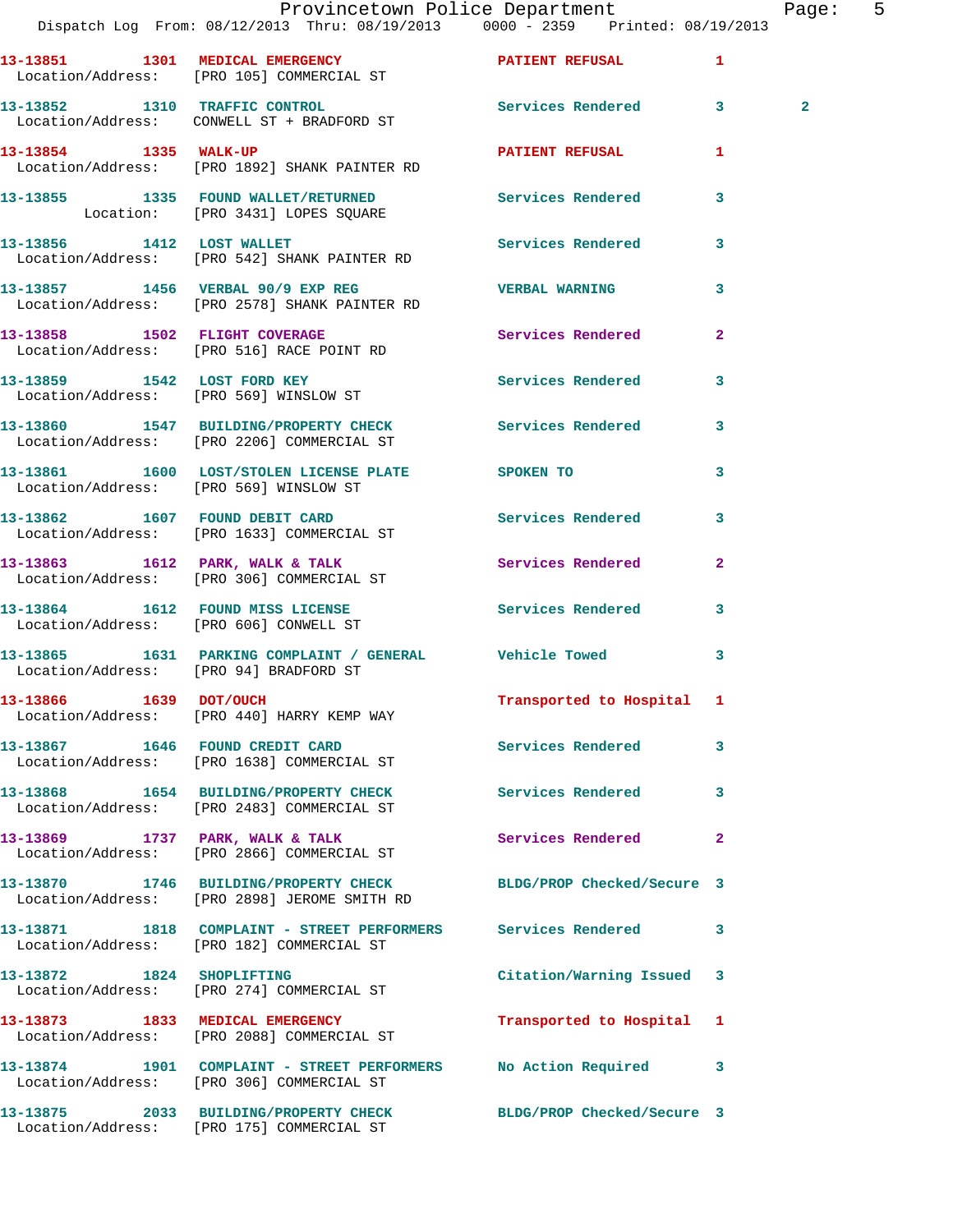|                                                     | 13-13876 2037 BUILDING/PROPERTY CHECK BLDG/PROP Checked/Secure 3<br>Location/Address: [PRO 306] COMMERCIAL ST       |                            |                |              |
|-----------------------------------------------------|---------------------------------------------------------------------------------------------------------------------|----------------------------|----------------|--------------|
|                                                     | 13-13877 2054 PARK, WALK & TALK<br>Location/Address: [PRO 2113] COMMERCIAL ST                                       | <b>Services Rendered</b>   | $\overline{2}$ |              |
|                                                     | 13-13878 2127 PARKING COMPLAINT / GENERAL Services Rendered 3<br>Location/Address: [PRO 94] BRADFORD ST             |                            |                | $\mathbf{1}$ |
|                                                     | 13-13879 2134 HARASSMENT<br>Location/Address: [PRO 1886] BRADFORD ST                                                | Services Rendered          | $\overline{a}$ |              |
|                                                     | 13-13880 2146 ASSIST CITIZEN<br>Location/Address: [PRO 30] BRADFORD ST                                              | No Action Required 3       |                |              |
|                                                     | 13-13881 2217 BUILDING/PROPERTY CHECK BLDG/PROP Checked/Secure 3<br>Location/Address: [PRO 488] MAYFLOWER ST        |                            |                |              |
| 13-13882 2239 MISSING DOG                           | Location/Address: [PRO 1685] COMMERCIAL ST                                                                          | Services Rendered 2        |                |              |
|                                                     | 13-13883 2333 BUILDING/PROPERTY CHECK BLDG/PROP Checked/Secure 3<br>Location/Address: [PRO 530] SHANK PAINTER RD    |                            |                |              |
| For Date: $08/14/2013$ - Wednesday                  |                                                                                                                     |                            |                |              |
|                                                     | 13-13884 0001 MV OBSERVANCE / ASSIGNMENT No Action Required 3<br>Location/Address: BRADFORD ST + RYDER ST           |                            |                |              |
|                                                     | 13-13885 0010 BUILDING/PROPERTY CHECK BLDG/PROP Checked/Secure 3<br>Location/Address: [PRO 2483] COMMERCIAL ST      |                            |                |              |
| 13-13886 0012 MV STOP                               | Location/Address: STANDISH ST + BRADFORD ST                                                                         | <b>VERBAL WARNING</b>      | 3              |              |
| 13-13887 0021 MV STOP<br>Location/Address: RYDER ST |                                                                                                                     | <b>VERBAL WARNING</b>      | 3              |              |
|                                                     | 13-13888 0028 COMPLAINT<br>Location/Address: DEWEY AVE + COMMERCIAL ST                                              | Could Not Locate 3         |                |              |
|                                                     | 13-13890 0057 BUILDING/PROPERTY CHECK BLDG/PROP Checked/Secure 3<br>Location/Address: [PRO 3259] MACMILLAN          |                            |                |              |
|                                                     | 13-13891 0100 BUILDING/PROPERTY CHECK<br>Location/Address: [PRO 175] COMMERCIAL ST                                  | BLDG/PROP Checked/Secure 3 |                |              |
|                                                     | 13-13892 0100 BUILDING/PROPERTY CHECK BLDG/PROP Checked/Secure 3<br>Location/Address: [PRO 182] COMMERCIAL ST       |                            |                |              |
| 13-13895 0103 MV STOP                               | Location/Address: STANDISH ST + BRADFORD ST                                                                         | <b>VERBAL WARNING</b>      | 3              |              |
|                                                     | 13-13896 0103 BUILDING/PROPERTY CHECK Services Rendered<br>Location/Address: [PRO 3167] COMMERCIAL ST               |                            | 3              |              |
|                                                     | 13-13894      0109   MV OBSERVANCE / ASSIGNMENT      No Action Required<br>Location/Address: [PRO 2577] BRADFORD ST |                            | 3              |              |
|                                                     | 13-13897 0122 COMPLAINT-PEDICAB<br>Location/Address: [PRO 165] COMMERCIAL ST                                        | Could Not Locate           | 3              |              |
|                                                     | 13-13898 0133 BUILDING/PROPERTY CHECK<br>Location/Address: [PRO 1646] WINSLOW ST                                    | BLDG/PROP Checked/Secure 3 |                |              |
| 13-13899 0138 MV STOP                               | Location/Address: PRINCE ST + BRADFORD ST                                                                           | <b>VERBAL WARNING</b>      | 3              |              |
| 13-13900 0140 LOBBY TRAFFIC                         |                                                                                                                     | <b>Services Rendered</b> 2 |                | 23           |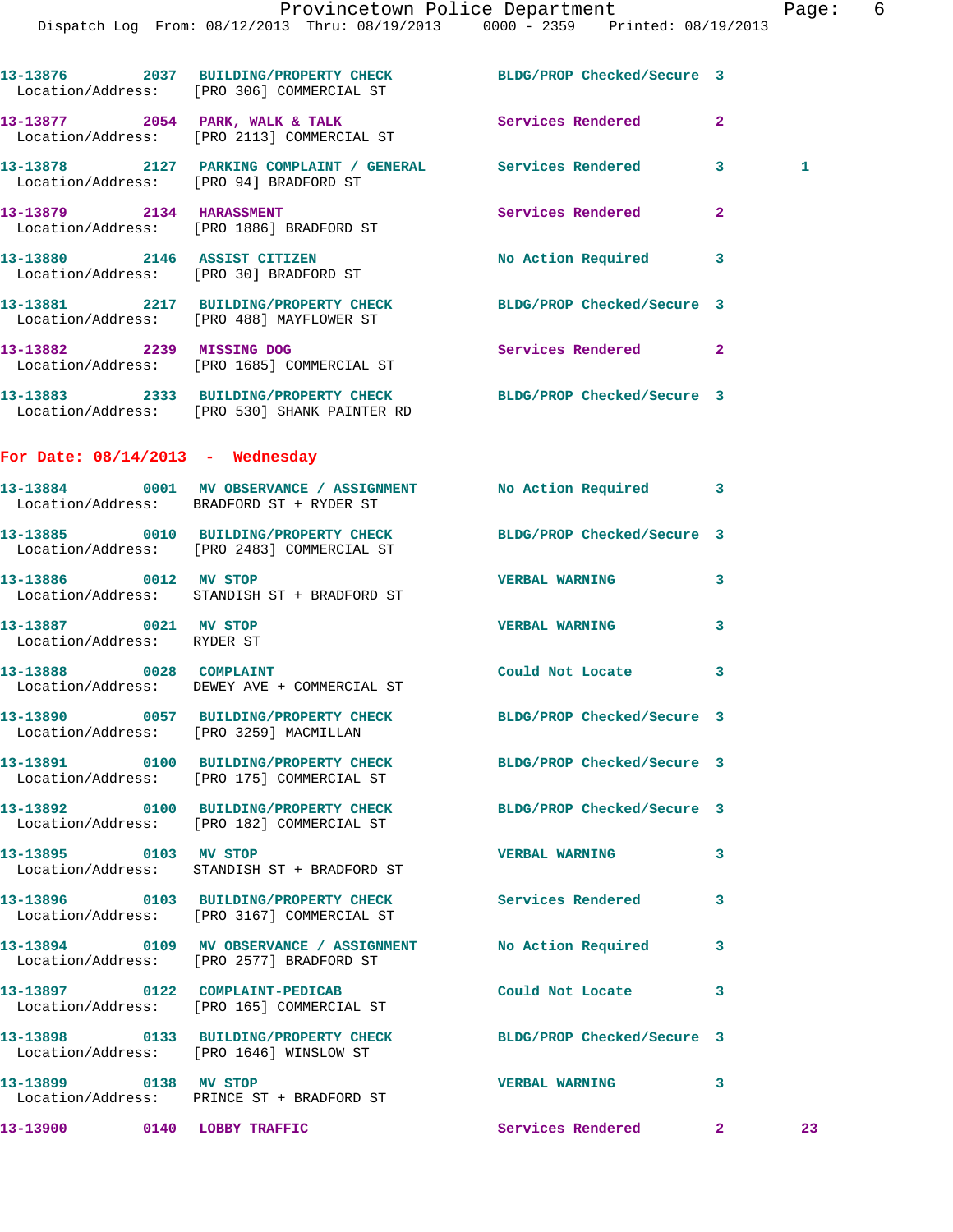|                                                                   | Dispatch Log From: 08/12/2013 Thru: 08/19/2013 0000 - 2359 Printed: 08/19/2013                                   | Provincetown Police Department | -7<br>Page:             |
|-------------------------------------------------------------------|------------------------------------------------------------------------------------------------------------------|--------------------------------|-------------------------|
|                                                                   | Location/Address: [PRO 542] SHANK PAINTER RD                                                                     |                                |                         |
|                                                                   | 13-13901 0144 BUILDING/PROPERTY CHECK BLDG/PROP Checked/Secure 3<br>Location/Address: [PRO 440] HARRY KEMP WAY   |                                |                         |
|                                                                   | 13-13902 0154 BUILDING/PROPERTY CHECK BLDG/PROP Checked/Secure 3<br>Location/Address: [PRO 3296] SHANKPAINTER RD |                                |                         |
|                                                                   | 13-13903 0308 BUILDING/PROPERTY CHECK BLDG/PROP Checked/Secure 3<br>Location/Address: [PRO 2898] JEROME SMITH RD |                                |                         |
|                                                                   | 13-13904 0527 BUILDING/PROPERTY CHECK<br>Location/Address: [PRO 545] SHANK PAINTER RD                            | BLDG/PROP Checked/Secure 3     |                         |
| Location/Address: ROUTE 6 + HOWLAND ST                            | 13-13905 0559 MV OBSERVANCE / ASSIGNMENT No Action Required 3                                                    |                                |                         |
|                                                                   | 13-13906 0627 BUILDING/PROPERTY CHECK<br>Location/Address: [PRO 2483] COMMERCIAL ST                              | BLDG/PROP Checked/Secure 3     |                         |
| Location/Address: [PRO 2521] ROUTE 6                              | 13-13907 0712 MV OBSERVANCE / ASSIGNMENT Services Rendered 3                                                     |                                |                         |
|                                                                   | 13-13908 0757 BUILDING/PROPERTY CHECK BLDG/PROP Checked/Secure 3<br>Location/Address: [PRO 2481] TREMONT ST      |                                |                         |
|                                                                   | 13-13909 0833 MV OBSERVANCE / ASSIGNMENT Services Rendered<br>Location/Address: [PRO 1520] BRADFORD ST           |                                | 3                       |
|                                                                   | 13-13910 0837 BUILDING/PROPERTY CHECK Services Rendered<br>Location/Address: [PRO 391] COMMERCIAL ST             |                                | $\mathbf{3}$            |
| 13-13911 0849 VERBAL SPEED<br>Location/Address: [PRO 521] ROUTE 6 |                                                                                                                  | <b>VERBAL WARNING</b>          | 3                       |
|                                                                   | 13-13912 0852 ALARM - GENERAL<br>Location/Address: [PRO 3374] COMMERCIAL ST                                      | BLDG/PROP Checked/Secure 1     |                         |
| Location/Address: [PRO 3222] ALDEN ST                             | 13-13913 0916 TRANSPORT/ALTERED                                                                                  | Transported to Hospital 1      |                         |
| Location/Address: RACE POINT RD                                   | 13-13914 0919 MV OBSERVANCE / ASSIGNMENT Citation/Warning Issued 3                                               |                                |                         |
|                                                                   | 13-13915 0923 FOUND VISA CARD<br>Location/Address: [PRO 2461] BRADFORD ST EXT                                    | No Action Required 3           |                         |
|                                                                   | 13-13916 0925 TRANSPORT/ABDOMINAL<br>Location/Address: [PRO 1905] BRADFORD ST                                    | Transported to Hospital 1      |                         |
| 13-13917 0937 MV STOP                                             | Location/Address: [PRO 518] RACE POINT RD                                                                        | <b>VERBAL WARNING</b>          | 3                       |
|                                                                   | 13-13918 0952 VERBAL SPEED<br>Location/Address: [PRO 518] RACE POINT RD                                          | <b>VERBAL WARNING</b>          | 3                       |
|                                                                   | 13-13920 1040 LANDLORD/TENANT<br>Location/Address: [PRO 1265] COMMERCIAL ST                                      | SPOKEN TO                      | $\mathbf{2}$            |
|                                                                   | 13-13921 1052 BUILDING/PROPERTY CHECK Services Rendered<br>Location/Address: [PRO 2483] COMMERCIAL ST            |                                | $\overline{\mathbf{3}}$ |
| Location/Address: [PRO 444] HIGH POLE                             | 13-13922 1109 BUILDING/PROPERTY CHECK BLDG/PROP Checked/Secure 3                                                 |                                |                         |
|                                                                   | 13-13923 1110 NPS/BIKE INJURY<br>Location/Address: [PRO 517] RACE POINT RD                                       | Transported to Hospital 1      |                         |
|                                                                   | 13-13924 1118 BUILDING/PROPERTY CHECK<br>Location/Address: [PRO 2898] JEROME SMITH RD                            | Services Rendered 3            |                         |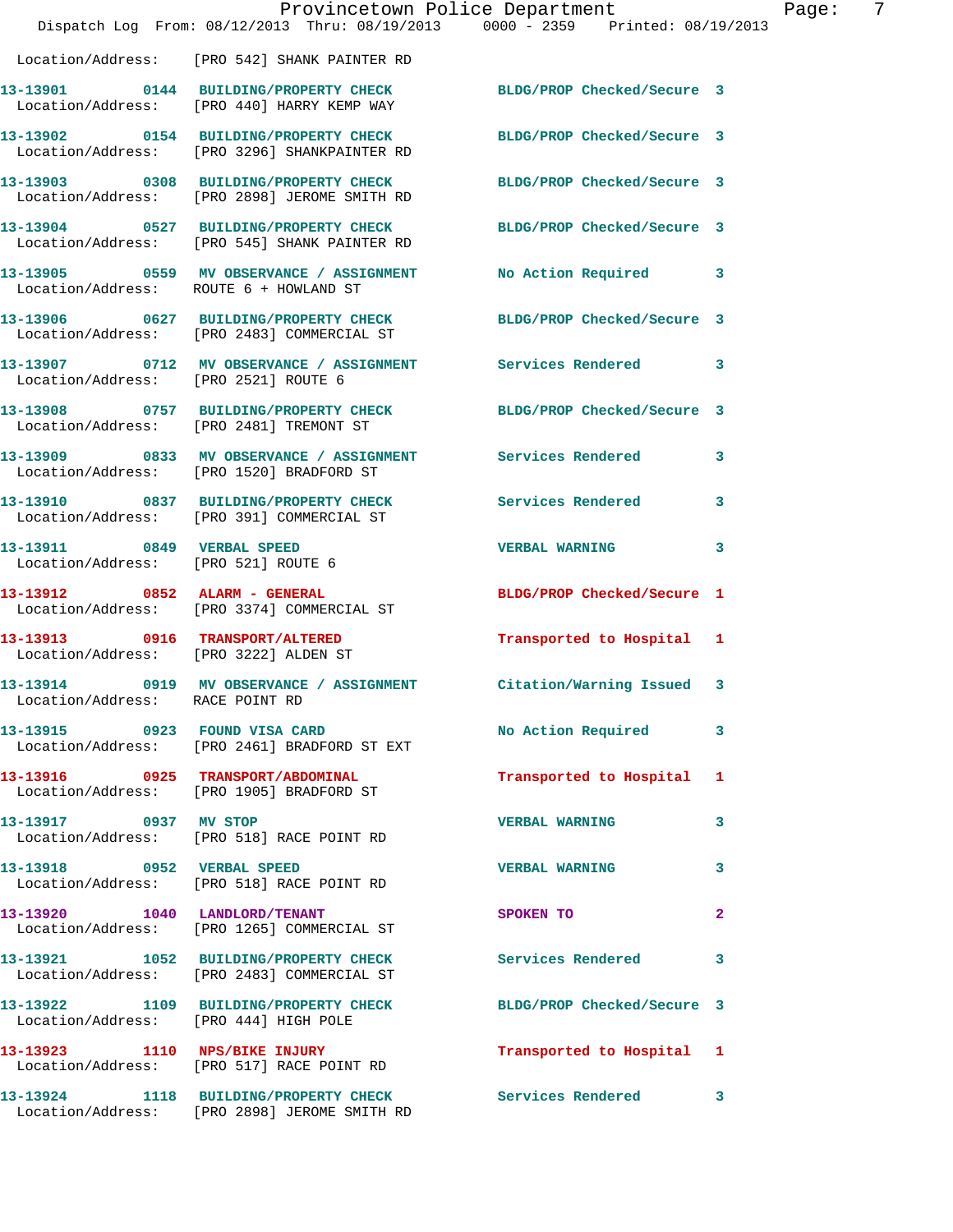|                                                      | Dispatch Log From: 08/12/2013 Thru: 08/19/2013 0000 - 2359 Printed: 08/19/2013                                   | Provincetown Police Department |                | Page: 8 |  |
|------------------------------------------------------|------------------------------------------------------------------------------------------------------------------|--------------------------------|----------------|---------|--|
|                                                      | 13-13925 1129 PARKED MV COMPLAINT Services Rendered 2<br>Location/Address: [PRO 564] BAYBERRY AVE                |                                |                |         |  |
|                                                      | 13-13926 1153 PARK, WALK & TALK 1988 Services Rendered 2<br>Location/Address: [PRO 105] COMMERCIAL ST            |                                |                |         |  |
|                                                      | 13-13927 1203 MV OBSERVANCE / ASSIGNMENT Services Rendered 3<br>Location/Address: [PRO 60] BRADFORD ST           |                                |                |         |  |
|                                                      | 13-13928 1229 CHEST PAINS/TRANSPORT<br>Location/Address: [PRO 2227] BRADFORD ST                                  | Transported to Hospital 1      |                |         |  |
|                                                      | 13-13929 1300 OVERDOSE/TRANSPORT<br>Location/Address: [PRO 1740] BRADFORD ST EXT                                 | Transported to Hospital 1      |                |         |  |
|                                                      | 13-13930 1433 ABUSE COMPLAINT<br>Location/Address: [PRO 2645] SHANK PAINTER RD                                   | SPOKEN TO                      | $\mathbf{3}$   |         |  |
|                                                      | 13-13933 1504 MEDICAL EMERGENCY<br>Location/Address: [PRO 2543] MACMILLAN WHARF                                  | Transported to Hospital 1      |                |         |  |
|                                                      | 13-13931 1511 911 GENERAL<br>Location/Address: [PRO 542] SHANK PAINTER RD                                        | Services Rendered 1            |                |         |  |
| 13-13932 1513 WIRES DOWN                             | Location/Address: [PRO 676] ALDEN ST                                                                             | Services Rendered 2            |                | 3       |  |
|                                                      | 13-13934 1523 MV ACCIDENT<br>Location/Address: [PRO 539] SHANK PAINTER RD                                        | <b>Services Rendered</b>       | 1              |         |  |
|                                                      | 13-13935 1611 MEDICAL EMERGENCY PATIENT REFUSAL<br>Location/Address: [PRO 1130] TINYS WAY                        |                                | 1              |         |  |
| Location/Address: [PRO 1521] COURT ST                | 13-13936 1625 M/V VS FENCE                                                                                       | Services Rendered              | 3              |         |  |
|                                                      | 13-13937 1629 RENTAL SCAM<br>Location/Address: [PRO 1002] MONTELLO ST                                            | Services Rendered              | $\overline{2}$ |         |  |
| Location/Address: [PRO 451] JOHNSON ST               | 13-13939 1645 LOST GEORGIA LICENSE 10 Services Rendered 3                                                        |                                |                |         |  |
|                                                      | 13-13941 1715 ASSIST AGENCY / MUTUAL AID Services Rendered<br>Location/Address: [PRO 356] COMMERCIAL ST          |                                |                |         |  |
| 13-13943 1725 HARASSMENT                             | Location/Address: [PRO 516] RACE POINT RD                                                                        | SPOKEN TO                      | $\mathbf{2}$   |         |  |
|                                                      | 13-13940 1730 BUILDING/PROPERTY CHECK BLDG/PROP Checked/Secure 3<br>Location/Address: [PRO 2898] JEROME SMITH RD |                                |                |         |  |
| 13-13942 1736 MV STOP<br>Location/Address: PRINCE ST |                                                                                                                  | Services Rendered              | $\mathbf{3}$   |         |  |
|                                                      | 13-13944 1842 NOISE COMPLAINT<br>Location/Address: [PRO 2621] COMMERCIAL ST                                      | Services Rendered 3            |                |         |  |
| Location/Address: [PRO 60] BRADFORD ST               | 13-13945 1850 NOISE COMPLAINT                                                                                    | No Action Required 3           |                |         |  |
|                                                      | 13-13946 1852 MEDICAL EMERGENCY<br>Location/Address: [PRO 3296] SHANK PAINTER RD                                 | PATIENT REFUSAL                | $\mathbf{1}$   |         |  |
|                                                      | 13-13947 1919 ASSIST CITIZEN/GRILL Services Rendered<br>Location/Address: [PRO 2369] COMMERCIAL ST               |                                | 3              |         |  |
| 13-13948 1921 MV ACCIDENT                            | Location/Address: [PRO 269] COMMERCIAL ST                                                                        | Services Rendered              | $\mathbf{1}$   |         |  |
| 13-13950 1942 NOTIFY COMCAST                         |                                                                                                                  | Services Rendered 3            |                |         |  |

Location/Address: [PRO 1115] STANDISH ST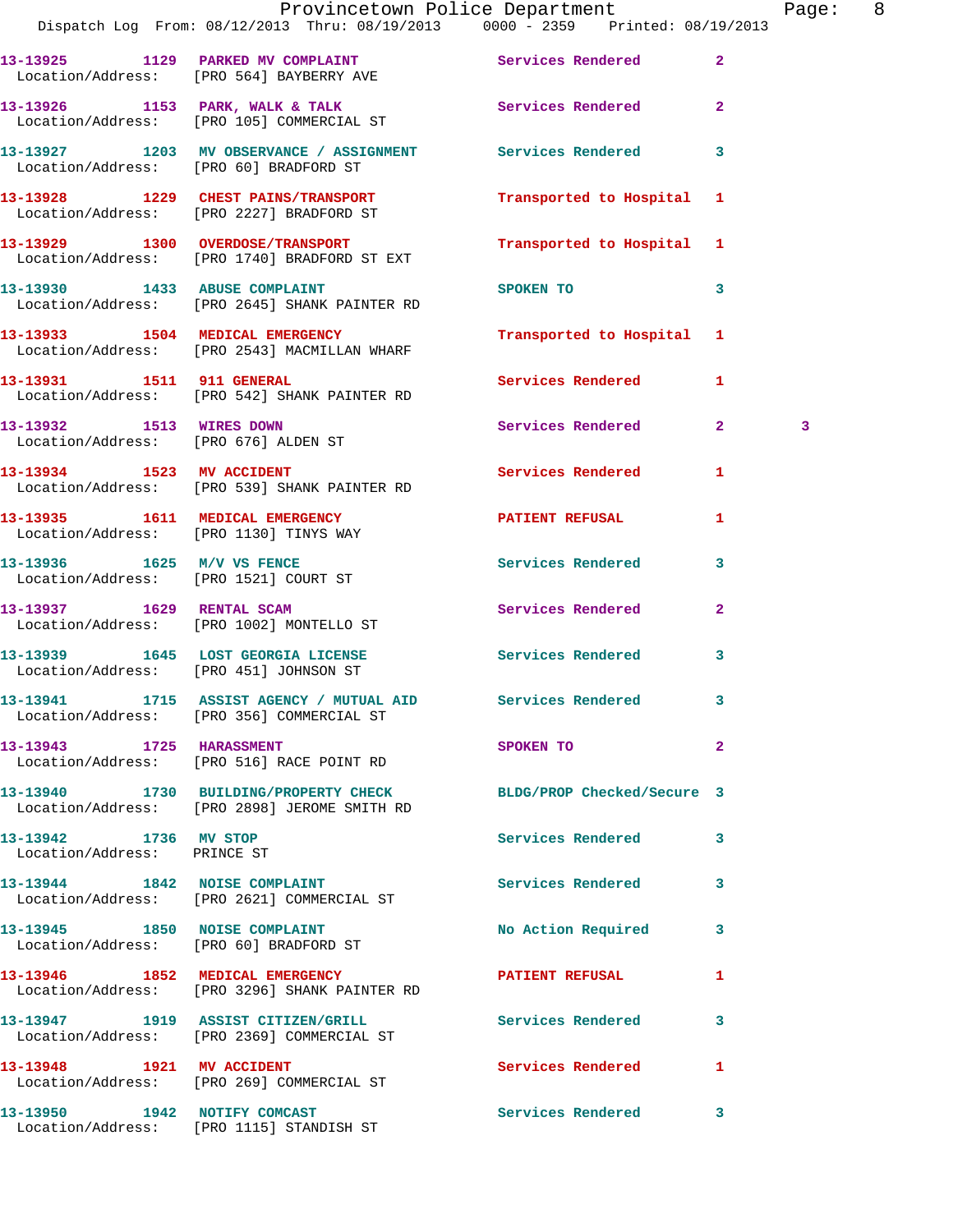|                                                                | 13-13951 1950 COMPLAINT - STREET PERFORMERS LICENSING VIOLATION 3<br>Location/Address: [PRO 165] COMMERCIAL ST   |                            |                |
|----------------------------------------------------------------|------------------------------------------------------------------------------------------------------------------|----------------------------|----------------|
|                                                                | 13-13952 2007 BUILDING/PROPERTY CHECK<br>Location/Address: [PRO 16] BRADFORD ST                                  | BLDG/PROP Checked/Secure 3 |                |
| 13-13953 2010 SHOPLIFTING                                      | Location/Address: [PRO 3314] COMMERCIAL ST                                                                       | Citation/Warning Issued    | -3             |
| 13-13954 2018 SHOPLIFTING                                      | Location/Address: [PRO 3296] SHANK PAINTER RD                                                                    | SPOKEN TO                  | 3              |
| 13-13955 2043 ALARM - GENERAL                                  | Location/Address: [PRO 2543] MACMILLAN WHARF                                                                     | Could Not Locate           | 1              |
|                                                                | 13-13956 2044 COMPLAINT - STREET PERFORMERS LICENSING/NO ACTION<br>Location/Address: [PRO 306] COMMERCIAL ST     |                            | 3              |
|                                                                | 13-13957 2053 COMPLAINT<br>Location/Address: [PRO 310] COMMERCIAL ST                                             | <b>Services Rendered</b>   | 3              |
|                                                                | 13-13958 2059 PARKING COMPLAINT / GENERAL Citation/Warning Issued 3<br>Location/Address: [PRO 2915] WEST VINE ST |                            |                |
|                                                                | 13-13959 2115 PARKING COMPLAINT / GENERAL Services Rendered<br>Location/Address: [PRO 2161] COMMERCIAL ST        |                            | 3              |
|                                                                | 13-13960 2117 BUILDING/PROPERTY CHECK<br>Location/Address: [PRO 175] COMMERCIAL ST                               | BLDG/PROP Checked/Secure 3 |                |
|                                                                | 13-13961 2130 BUILDING/PROPERTY CHECK<br>Location/Address: [PRO 306] COMMERCIAL ST                               | BLDG/PROP Checked/Secure 3 |                |
|                                                                | 13-13962 2154 ASSIST AGENCY / MUTUAL AID Could Not Locate<br>Location/Address: [TRU] STOTTS CRSG + ROUTE 6A      |                            | 3              |
| Location/Address: STANDISH ST                                  | 13-13963 2227 PARKING COMPLAINT / GENERAL Citation/Warning Issued 3                                              |                            |                |
| 13-13966 2301 MV HIT & RUN<br>Refer To Accident: 13-52-AC      | Location/Address: [PRO 1453] BRADFORD ST                                                                         | <b>Services Rendered</b>   | $\overline{a}$ |
| Location/Address: [PRO 444] HIGH POLE                          | 13-13965 2304 BUILDING/PROPERTY CHECK BLDG/PROP Checked/Secure 3                                                 |                            |                |
|                                                                | 13-13967 2319 BUILDING/PROPERTY CHECK BLDG/PROP Checked/Secure 3<br>Location/Address: [PRO 99] COMMERCIAL ST     |                            |                |
| 13-13968 2326 MV STOP                                          | Location/Address: STANDISH ST + BRADFORD ST                                                                      | No Action Required         | 3              |
|                                                                | 13-13969 2337 MV OBSERVANCE / ASSIGNMENT<br>Location/Address: BRADFORD ST + HOWLAND ST                           | No Action Required         | 3              |
| 13-13970 2342 MV STOP                                          | Location/Address: HOWLAND ST + WILLOW DR                                                                         | <b>VERBAL WARNING</b>      | 3              |
| 13-13971 2350 MV STOP                                          | Location/Address: BRADFORD ST + CONWAY ST                                                                        | <b>VERBAL WARNING</b>      | 3              |
| For Date: $08/15/2013$ - Thursday                              |                                                                                                                  |                            |                |
| 13-13972 0001 MV STOP X2                                       | Location/Address: ANTHONY ST + BRADFORD ST                                                                       | Citation/Warning Issued 3  |                |
| 13-13973 0006 COMPLAINT<br>Location/Address: [PRO 521] ROUTE 6 |                                                                                                                  | SPOKEN TO                  | 3              |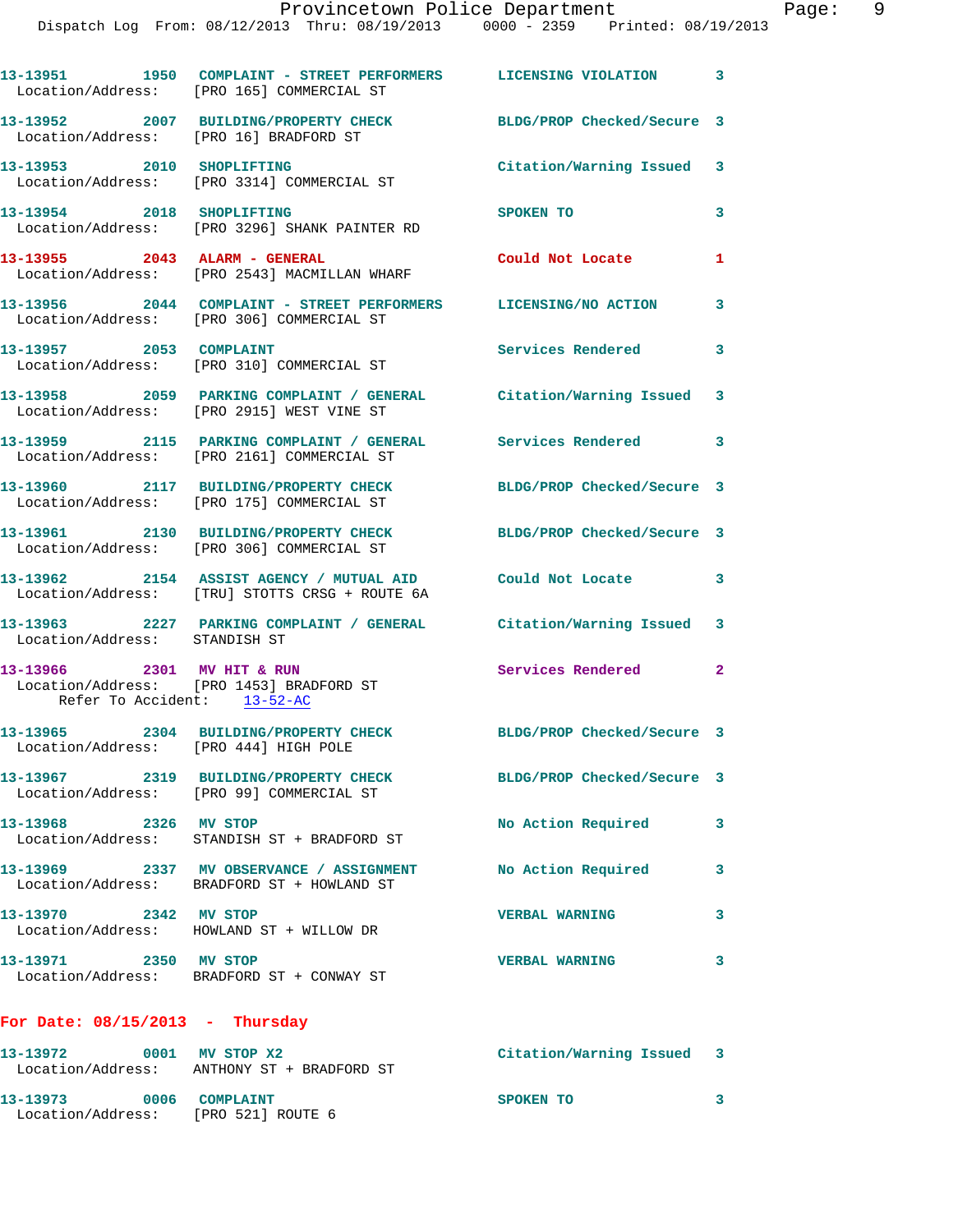|                                      |                                                                                                                  | Provincetown Police Department                                                 | Page: 10 |  |
|--------------------------------------|------------------------------------------------------------------------------------------------------------------|--------------------------------------------------------------------------------|----------|--|
|                                      |                                                                                                                  | Dispatch Log From: 08/12/2013 Thru: 08/19/2013 0000 - 2359 Printed: 08/19/2013 |          |  |
|                                      | 13-13974 0023 MV OBSERVANCE / ASSIGNMENT Services Rendered 3<br>Location/Address: [PRO 2577] BRADFORD ST         |                                                                                |          |  |
|                                      | 13-13976 0058 BUILDING/PROPERTY CHECK BLDG/PROP Checked/Secure 3<br>Location/Address: [PRO 182] COMMERCIAL ST    |                                                                                |          |  |
|                                      | 13-13977 0058 BUILDING/PROPERTY CHECK BLDG/PROP Checked/Secure 3<br>Location/Address: [PRO 175] COMMERCIAL ST    |                                                                                |          |  |
|                                      | 13-13979 0112 BUILDING/PROPERTY CHECK BLDG/PROP Checked/Secure 3<br>Location/Address: [PRO 2543] MACMILLAN       |                                                                                |          |  |
|                                      | 13-13980 0121 MV STOP<br>Location/Address: STANDISH ST + BRADFORD ST                                             | Citation/Warning Issued 3                                                      |          |  |
|                                      | 13-13981 0147 BUILDING/PROPERTY CHECK BLDG/PROP Checked/Secure 3<br>Location/Address: [PRO 3317] CEMETERY RD     |                                                                                |          |  |
|                                      | 13-13982 0220 LOST PURSE/PHONE FOUND<br>Location/Address: [PRO 208] COMMERCIAL ST                                | No Action Required 3                                                           |          |  |
| Location/Address: [PRO 3287] ROUTE 6 | 13-13983 0319 BUILDING/PROPERTY CHECK BLDG/PROP Checked/Secure 3                                                 |                                                                                |          |  |
|                                      | 13-13984 0337 LOBBY TRAFFIC<br>Location/Address: [PRO 542] SHANK PAINTER RD                                      | Services Rendered 2                                                            | 35       |  |
|                                      | 13-13985 0509 BUILDING/PROPERTY CHECK BLDG/PROP Checked/Secure 3<br>Location/Address: [PRO 545] SHANK PAINTER RD |                                                                                |          |  |
| Location/Address: ROUTE 6 + SNAIL RD | 13-13986 0544 MV OBSERVANCE / ASSIGNMENT No Action Required 3                                                    |                                                                                |          |  |
|                                      | 13-13987 0612 SUSPICIOUS ACTIVITY<br>Location/Address: [PRO 2849] COMMERCIAL ST                                  | BLD/PROP CHECKED UNSECUR 2                                                     |          |  |
| 13-13988 0803 BURGLAR ALARM          | Location/Address: [PRO 413] CONWELL ST                                                                           | Unfounded 1                                                                    |          |  |
|                                      | 13-13989 0840 BUILDING/PROPERTY CHECK BLDG/PROP Checked/Secure 3<br>Location/Address: [PRO 2500] COMMERCIAL ST   |                                                                                |          |  |
| Location/Address: WINTHROP ST        | 13-13990 0912 SUSPICIOUS ACTIVITY 6 Services Rendered 2                                                          |                                                                                |          |  |
|                                      | 13-13992 0944 BUILDING/PROPERTY CHECK BLDG/PROP Checked/Secure 3<br>Location/Address: [PRO 2898] JEROME SMITH RD |                                                                                |          |  |
|                                      | 13-13993 0946 TOWS/STREET SWEEP<br>Location/Address: [PRO 106] COMMERCIAL ST                                     | <b>Vehicle Towed</b><br>$\mathbf{2}$                                           |          |  |
|                                      | 13-13994 0959 ALARM - GENERAL<br>Location/Address: [PRO 314] COMMERCIAL ST                                       | Services Rendered 1                                                            |          |  |
|                                      | 13-13996 1007 FALL/TRANSPORT<br>Location/Address: [PRO 1797] BRADFORD ST                                         | Transported to Hospital 1                                                      |          |  |
|                                      | 13-13997 1017 WIRES DOWN<br>Location/Address: [PRO 537] SHANK PAINTER RD                                         | Services Rendered 2                                                            |          |  |
|                                      | 13-13998 1038 POSSIBLE DOG BITE<br>Location/Address: [PRO 2758] COMMERCIAL ST                                    | Investigated 2                                                                 |          |  |
|                                      | 13-13999 1233 BUILDING/PROPERTY CHECK BLDG/PROP Checked/Secure 3<br>Location/Address: [PRO 75] CAPTAIN BERTIE RD |                                                                                |          |  |
|                                      | 13-14000 1238 HARASSMENT COMPLAINT No Action Required 2<br>Location/Address: [PRO 1433] SOPER ST                 |                                                                                |          |  |
|                                      |                                                                                                                  | $\mathbf{2}$                                                                   |          |  |

Location/Address: [PRO 542] SHANK PAINTER RD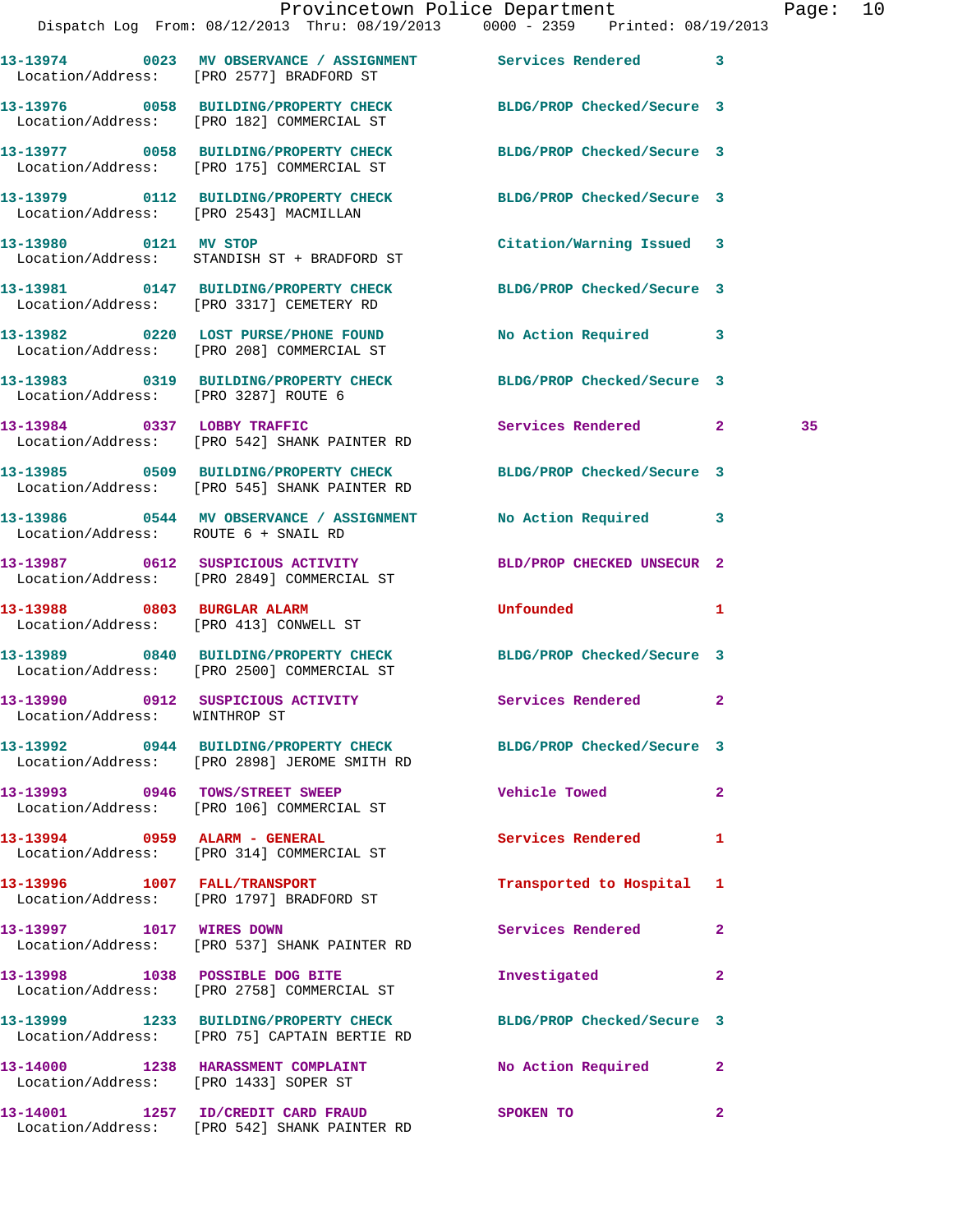Dispatch Log From: 08/12/2013 Thru: 08/19/2013 0000 - 2359 Printed: 08/19/2013

|                                      | 13-14002 1350 AIRPLANE CRASH<br>Location/Address: [PRO 516] RACE POINT RD                                 | PATIENT REFUSAL            | $\overline{a}$    |  |
|--------------------------------------|-----------------------------------------------------------------------------------------------------------|----------------------------|-------------------|--|
|                                      | 13-14003 1458 MEDICAL EMERGENCY<br>Location/Address: [PRO 2499] RACE POINT RD                             | Transported to Hospital    | 1                 |  |
|                                      | 13-14004 1504 MEDICAL EMERGENCY<br>Location/Address: [PRO 3020] STEARNS AVE                               | Transported to Hospital 1  |                   |  |
|                                      | 13-14005 1544 MEDICAL EMERGENCY<br>Location/Address: [PRO 2458] MASONIC PL                                | Transported to Hospital 1  |                   |  |
|                                      | 13-14006 1548 POSSIBLE CHILD ENDANGERMENT<br>Location/Address: [PRO 105] COMMERCIAL ST                    | Investigated               | $\mathbf{2}$      |  |
| Location/Address: [PRO 571] ALDEN ST | 13-14009 1652 BUILDING/PROPERTY CHECK                                                                     | BLDG/PROP Checked/Secure 3 |                   |  |
|                                      | 13-14010 1854 ASSIST AGENCY / MUTUAL AID Services Rendered<br>Location/Address: [PRO 148] COMMERCIAL ST   |                            | 3                 |  |
|                                      | 13-14011 1928 FOLLOW UP<br>Location/Address: [PRO 210] COMMERCIAL ST                                      | SPOKEN TO                  | $\mathbf{2}$      |  |
|                                      | 13-14012 1937 MEDICAL EMERGENCY<br>Location/Address: [PRO 57] BRADFORD ST                                 | Transported to Hospital 1  |                   |  |
|                                      | 13-14013    1942    COMPLAINT<br>Location/Address: [PRO 3128] CONWELL ST                                  | Could Not Locate           | 3                 |  |
|                                      | 13-14014 1955 COMPLAINT - STREET PERFORMERS SPOKEN TO<br>Location/Address: [PRO 175] COMMERCIAL ST        |                            | 3                 |  |
|                                      | 13-14015 2026 COMPLAINT - STREET PERFORMERS GONE ON ARRIVAL<br>Location/Address: [PRO 3000] COMMERCIAL ST |                            | 3<br>$\mathbf{2}$ |  |
| 13-14017 2027 MISSING PERSON         | Location/Address: [PRO 2490] PROVINCELANDS RD                                                             | Taken/Referred to Other    | 1                 |  |
|                                      | 13-14019 2046 SHOPLIFTING<br>Location/Address: [PRO 230] COMMERCIAL ST                                    | <b>VERBAL WARNING</b>      | 3                 |  |
| 13-14020 2046 MV STOP                | Location/Address: [PRO 539] SHANK PAINTER RD                                                              | Citation/Warning Issued 3  |                   |  |
|                                      | 13-14021 2055 LOST WALLET<br>Location/Address: [PRO 3333] COMMERCIAL ST                                   | Services Rendered          | 3                 |  |
|                                      | 13-14016 2059 BUILDING/PROPERTY CHECK<br>Location/Address: [PRO 306] COMMERCIAL ST                        | BLDG/PROP Checked/Secure 3 |                   |  |
|                                      | 13-14022 2108 PARKING COMPLAINT / GENERAL Services Rendered<br>Location/Address: [PRO 1268] COMMERCIAL ST |                            | 3                 |  |
| 13-14023 2109 HARASSMENT             | Location/Address: [PRO 2543] MACMILLAN WHARF                                                              | SPOKEN TO                  | $\overline{a}$    |  |
| 13-14024 2118 COMPLAINT              | Location/Address: [PRO 269] COMMERCIAL ST                                                                 | Investigated               | 3                 |  |
| 13-14025 2119 DISTURBANCE            | Location/Address: [PRO 178] COMMERCIAL ST<br>Refer To Arrest: 13-176-AR                                   | Arrest(s) Made             | 1                 |  |
|                                      | 13-14027 2120 MEDICAL EMERGENCY<br>Location/Address: [PRO 2539] RYDER ST EXT                              | Transported to Hospital 1  |                   |  |
| 13-14030 2128 BIKE GENERAL           | Location/Address: [PRO 2758] COMMERCIAL ST                                                                | SPOKEN TO                  | $\mathbf{2}$      |  |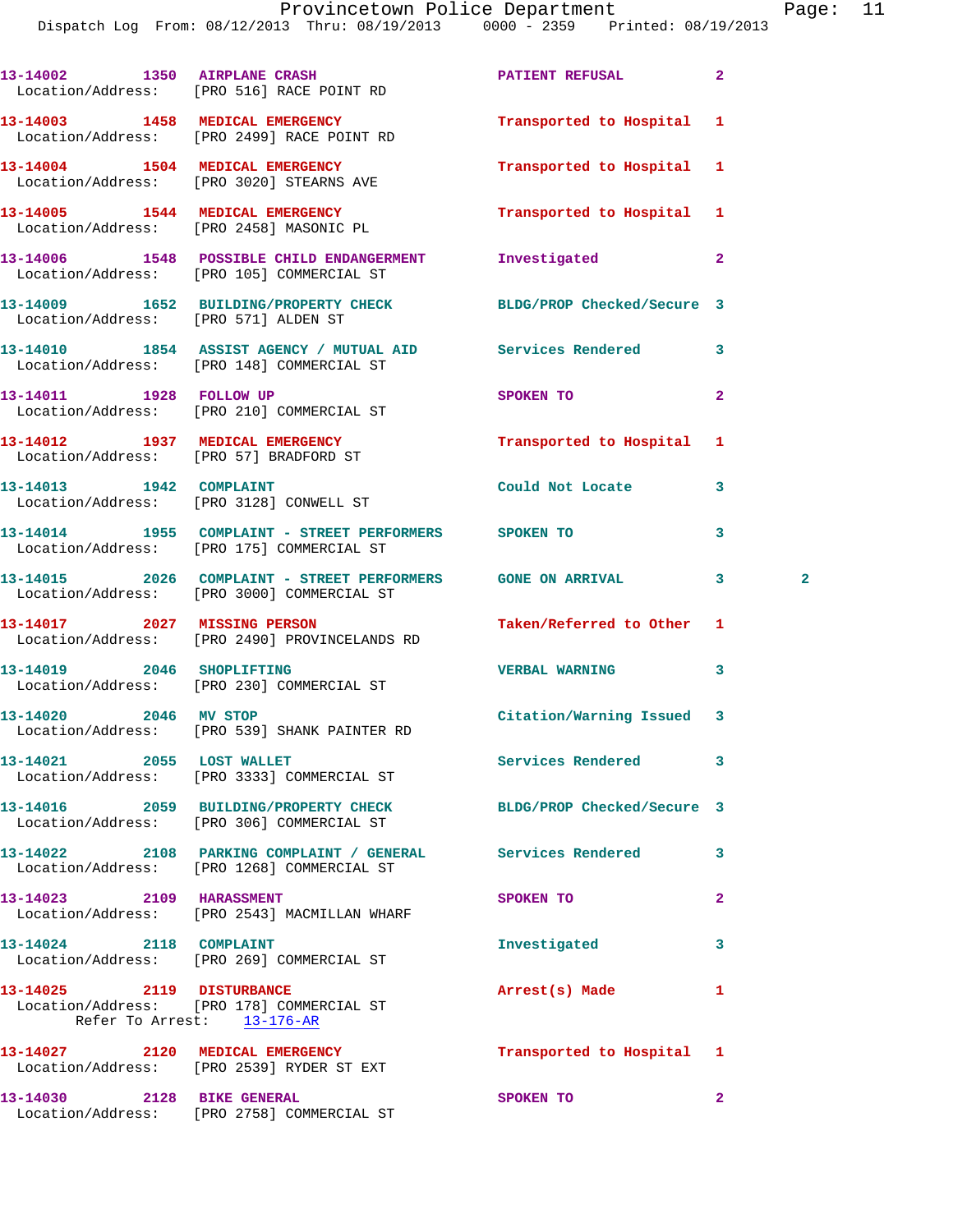|                                                    |                                                                                                         | Provincetown Police Department                                                 | Page: 12 |
|----------------------------------------------------|---------------------------------------------------------------------------------------------------------|--------------------------------------------------------------------------------|----------|
|                                                    |                                                                                                         | Dispatch Log From: 08/12/2013 Thru: 08/19/2013 0000 - 2359 Printed: 08/19/2013 |          |
|                                                    | Location/Address: [PRO 1627] COMMERCIAL ST                                                              | 13-14028 2223 PARKING COMPLAINT / GENERAL Services Rendered 3                  |          |
| 13-14029 2228 911 GENERAL                          | Location/Address: [PRO 3278] BRADFORD ST EXT                                                            | No Action Required 1                                                           |          |
|                                                    | 13-14032 2254 LOST WALLET<br>Location/Address: [PRO 542] SHANK PAINTER RD                               | Services Rendered 3                                                            |          |
|                                                    | 13-14034 2349 MV OBSERVANCE / ASSIGNMENT Services Rendered<br>Location/Address: RYDER ST + BRADFORD ST  | $\mathbf{3}$                                                                   |          |
| Location/Address: [TRU] SHORE                      |                                                                                                         | 13-14035 2354 ASSIST AGENCY / MUTUAL AID Taken/Referred to Other 3             |          |
|                                                    | 13-14036  2356 MV STOP<br>Location/Address: LAW ST + BRADFORD ST                                        | VERBAL WARNING 3                                                               |          |
| For Date: $08/16/2013$ - Friday                    |                                                                                                         |                                                                                |          |
| 13-14037 0013 MV STOP<br>Location/Address: ROUTE 6 |                                                                                                         | VERBAL WARNING 3                                                               |          |
|                                                    | Location/Address: [PRO 530] SHANKPAINTER RD                                                             | 13-14038 0034 BUILDING/PROPERTY CHECK BLDG/PROP Checked/Secure 3               |          |
| Location/Address: HARRY KEMP WAY                   | 13-14040 0046 MV STOP                                                                                   | Citation/Warning Issued 3                                                      |          |
| Refer To Accident: 13-50-AC                        | Location/Address: JOHNSON ST + COMMERCIAL ST                                                            | 13-14041  0102 MEDICAL M/V VS PED  PATIENT REFUSAL  1                          |          |
|                                                    | 13-14042 0118 LOBBY TRAFFIC<br>Location/Address: [PRO 542] SHANK PAINTER RD                             | Services Rendered 2                                                            | 52       |
|                                                    | Location/Address: [PRO 2494] BRADFORD ST                                                                | 13-14043 0153 BUILDING/PROPERTY CHECK BLDG/PROP Checked/Secure 3               |          |
|                                                    | Location/Address: HOWLAND ST + BRADFORD ST                                                              | 13-14044 0204 MV OBSERVANCE / ASSIGNMENT Services Rendered 3                   |          |
|                                                    | Location/Address: [PRO 3434] COMMERCIAL ST                                                              | 13-14045 0212 BUILDING/PROPERTY CHECK BLD/PROP CHECKED UNSECUR 3               |          |
|                                                    | Location/Address: [PRO 2616] COMMERCIAL ST                                                              | 13-14046 0228 ASSIST AGENCY / MUTUAL AID No Action Required 3                  |          |
|                                                    | Location/Address: [PRO 3296] SHANKPAINTER RD                                                            | 13-14047 0443 BUILDING/PROPERTY CHECK BLDG/PROP Checked/Secure 3               |          |
|                                                    | 13-14048 0537 BUILDING/PROPERTY CHECK<br>Location/Address: [PRO 1778] SHANKPAINTER RD                   | BLDG/PROP Checked/Secure 3                                                     |          |
| Location/Address: [PRO 2479] ROUTE 6               |                                                                                                         | 13-14049 0554 MV OBSERVANCE / ASSIGNMENT Services Rendered 3                   |          |
|                                                    | 13-14050 0610 FLIGHT COVERAGE<br>Location/Address: [PRO 516] RACE POINT RD                              | Services Rendered 2                                                            | 4        |
|                                                    | 13-14051 0614 MEDICAL EMERGENCY<br>Location/Address: [PRO 3351] HARRY KEMP WAY                          | Transported to Hospital 1                                                      |          |
|                                                    | 13-14052 0649 MV OPERATION COMPLAINT Could Not Locate<br>Location/Address: [PRO 1293] BRADFORD ST       | $\mathbf{2}$                                                                   |          |
|                                                    | 13-14053 0749 MV OBSERVANCE / ASSIGNMENT Services Rendered<br>Location/Address: [PRO 106] COMMERCIAL ST | 3                                                                              |          |
| 13-14054 0823 MV DISABLED                          |                                                                                                         | Services Rendered 2                                                            |          |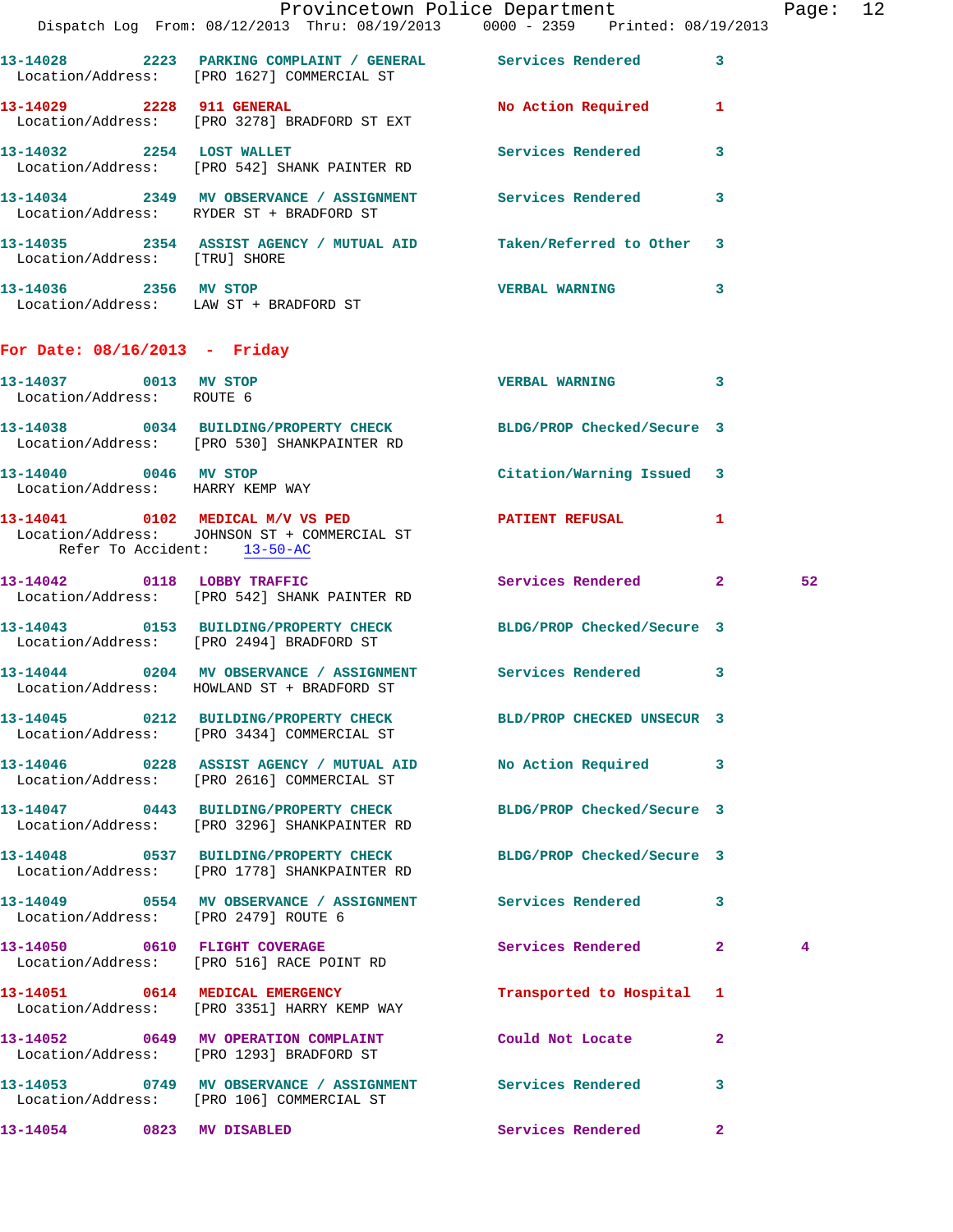|                                      | Provincetown Police Department<br>Dispatch Log From: 08/12/2013 Thru: 08/19/2013 0000 - 2359 Printed: 08/19/2013                              |                           |                | Page: 13 |  |
|--------------------------------------|-----------------------------------------------------------------------------------------------------------------------------------------------|---------------------------|----------------|----------|--|
| Location/Address: [PRO 2513] ROUTE 6 |                                                                                                                                               |                           |                |          |  |
|                                      | 13-14055 0857 LOST GOLD WATCH<br>Location/Address: [PRO 357] COMMERCIAL ST                                                                    | No Action Required 3      |                |          |  |
|                                      | 13-14056 1036 GRAFFITI<br>Location/Address: [PRO 223] COMMERCIAL ST                                                                           | <b>Services Rendered</b>  | 3              |          |  |
| 13-14058 1107 LOST KEYS              | Location/Address: [PRO 208] COMMERCIAL ST                                                                                                     | Services Rendered 3       |                |          |  |
|                                      | 13-14059 1117 MEDICAL EMERGENCY<br>Location/Address: [PRO 58] BRADFORD ST                                                                     | Services Rendered         | 1              |          |  |
| 13-14060 1119 LOST WALLET            | Location/Address: [PRO 542] STANDISH ST + BRADFORD ST                                                                                         | Services Rendered 3       |                |          |  |
|                                      | 13-14061 1125 BUILDING/PROPERTY CHECK Services Rendered<br>Location/Address: [PRO 2483] COMMERCIAL ST                                         |                           | 3              |          |  |
|                                      | 13-14062 1132 BOAT/HARBORMASTER Services Rendered<br>Location/Address: [PRO 3259] MACMILLAN WHARF                                             |                           | $\overline{a}$ |          |  |
|                                      | 13-14063 1135 GAS HAZARD<br>Location/Address: [PRO 37] BRADFORD ST                                                                            | Services Rendered         | $\overline{2}$ |          |  |
|                                      | 13-14064 1139 BIKE INJURY/TRANSPORT<br>Location/Address: [PRO 517] RACE POINT RD                                                              | Transported to Hospital 1 |                | 1        |  |
|                                      | 13-14066 1217 BIKE MISSING/STOLEN Services Rendered 2<br>Location/Address: [PRO 175] COMMERCIAL ST                                            |                           |                |          |  |
|                                      | 13-14067 1225 LOST WALLET<br>Location/Address: [PRO 542] SHANK PAINTER RD                                                                     | Services Rendered         | 3              |          |  |
| Refer To Accident: 13-51-AC          | 13-14068 1303 BIKE VS TRUCK/TRANSPORT Transported to Hospital 1 4<br>Location/Address: [PRO 175] COMMERCIAL ST<br>Refer To Accident: 13-51-AC |                           |                |          |  |
|                                      | 13-14069 1322 ALLEGED BY-LAW VIOLATION Unfounded<br>Location/Address: [PRO 2621] COMMERCIAL ST                                                |                           | $\overline{2}$ |          |  |
|                                      | 13-14071 1514 BUILDING/PROPERTY CHECK Services Rendered 3<br>Location/Address: [PRO 2898] JEROME SMITH RD                                     |                           |                |          |  |
| Location: CONWELL HARDWARE           | 13-14072 1518 PARK, WALK & TALK 6 Services Rendered                                                                                           |                           | $\overline{a}$ |          |  |
|                                      | 13-14073 1529 MV OBSERVANCE / ASSIGNMENT Services Rendered 3<br>Location/Address: HARRY KEMP WAY + HOWLAND ST                                 |                           |                |          |  |
| 13-14074 1545 MV STOP                | Location/Address: [PRO 957] HOWLAND ST                                                                                                        | <b>VERBAL WARNING</b>     | 3              |          |  |
|                                      | 13-14075 1602 PARK, WALK & TALK<br>Location/Address: [PRO 105] COMMERCIAL ST                                                                  | Services Rendered 2       |                |          |  |
| 13-14076  1625 MV STOP               | Location/Address: [PRO 2226] COMMERCIAL ST                                                                                                    | <b>VERBAL WARNING</b>     | 3              |          |  |
|                                      | 13-14077 1632 PARKING COMPLAINT / GENERAL GONE ON ARRIVAL 3<br>Location/Address: [PRO 175] COMMERCIAL ST                                      |                           |                |          |  |
|                                      | 13-14078 1657 BUILDING/PROPERTY CHECK Services Rendered<br>Location/Address: [PRO 2206] COMMERCIAL ST                                         |                           | 3              |          |  |
| 13-14079 1714 FOUND DINGY            | Location/Address: [PRO 542] SHANK PAINTER RD                                                                                                  | Services Rendered 3       |                |          |  |
|                                      | 13-14080 1718 LOST IPHONE 4S- BLUE/PINK CASE Services Rendered 3<br>Location/Address: [PRO 542] SHANK PAINTER RD                              |                           |                |          |  |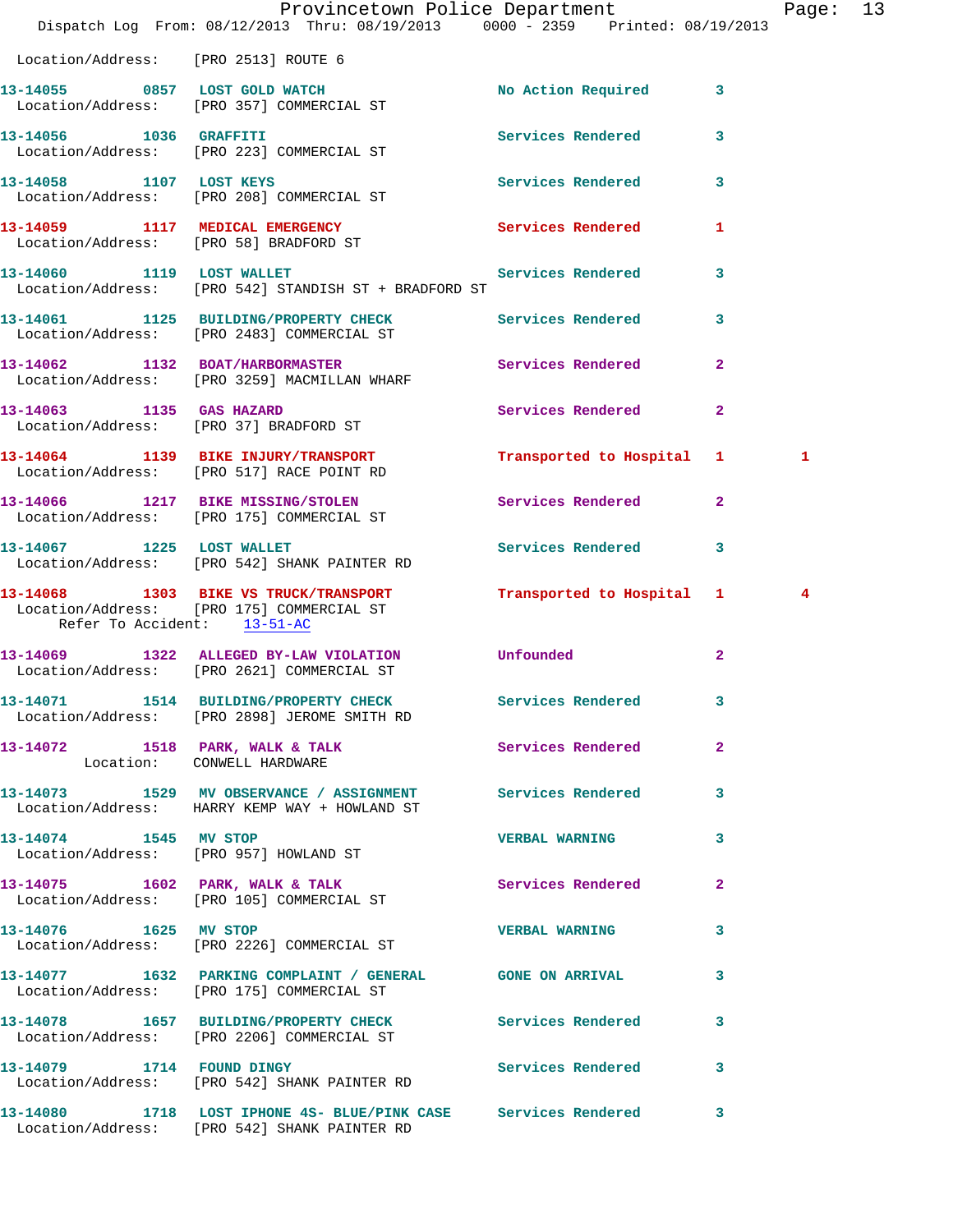|                                                                    |                    | Provincetown Police Department                                                 |                            |                |
|--------------------------------------------------------------------|--------------------|--------------------------------------------------------------------------------|----------------------------|----------------|
|                                                                    |                    | Dispatch Log From: 08/12/2013 Thru: 08/19/2013 0000 - 2359 Printed: 08/19/2013 |                            |                |
|                                                                    |                    |                                                                                |                            |                |
| 13-14081 1727 MV STOP<br>Location/Address: [PRO 146] COMMERCIAL ST |                    |                                                                                | <b>VERBAL WARNING</b>      | 3              |
|                                                                    |                    |                                                                                |                            |                |
| 13-14082 1803 PARK, WALK & TALK                                    |                    |                                                                                | <b>Services Rendered</b>   | $\overline{2}$ |
| Location/Address: [PRO 1842] COMMERCIAL ST                         |                    |                                                                                |                            |                |
| 13-14083 1818 BUILDING/PROPERTY CHECK                              |                    |                                                                                | <b>Services Rendered</b>   | 3              |
| Location/Address: [PRO 2483] COMMERCIAL ST                         |                    |                                                                                |                            |                |
| 13-14084 1826 BUILDING/PROPERTY CHECK                              |                    |                                                                                | BLDG/PROP Checked/Secure 3 |                |
| Location/Address: [PRO 3259] MACMILLAN WHARF                       |                    |                                                                                |                            |                |
| 13-14085 1831 MV HIT & RUN                                         |                    |                                                                                | <b>Services Rendered</b>   | $\overline{2}$ |
| Location/Address: [PRO 542] SHANK PAINTER RD                       |                    |                                                                                |                            |                |
| 13-14086 1849 FOUND KEY WITH BLK TOP                               |                    |                                                                                | Services Rendered          | 3              |
| Location/Address: [PRO 542] SHANK PAINTER RD                       |                    |                                                                                |                            |                |
| 13-14087 1859 MEDICAL EMERGENCY                                    |                    |                                                                                | Transported to Hospital 1  |                |
| Location/Address: [PRO 2499] RACE POINT RD                         |                    |                                                                                |                            |                |
| 13-14088                                                           | 1920 MV STOP       |                                                                                | Citation/Warning Issued 3  |                |
| Location:                                                          | TOWN LINE/ROUTE 6A |                                                                                |                            |                |

 Location: ROUTE 6A/SNAIL RD **13-14090 1949 PARKING COMPLAINT / GENERAL Services Rendered 3**  Location/Address: [PRO 667] COMMERCIAL ST **13-14091 2012 BUILDING/PROPERTY CHECK BLDG/PROP Checked/Secure 3**  Location/Address: [PRO 2492] WINSLOW ST **13-14092 2012 BUILDING/PROPERTY CHECK BLDG/PROP Checked/Secure 3**  Location/Address: [PRO 564] BAYBERRY **13-14094 2025 MV OBSERVANCE / ASSIGNMENT Services Rendered 3**  Location: SAND PIT **13-14095 2027 COMPLAINT - STREET PERFORMERS Services Rendered 3**  Location/Address: COURT ST + COMMERCIAL ST **13-14096 2028 MEDICAL EMERGENCY PATIENT REFUSAL 1**  Location/Address: [PRO 269] COMMERCIAL ST 13-14097 2031 PARK, WALK & TALK **Services Rendered** 2 Location/Address: [PRO 105] COMMERCIAL ST

**13-14089 1927 MV STOP VERBAL WARNING 3** 

**13-14098 2046 MV STOP VERBAL WARNING 3**  Location/Address: [PRO 2513] ROUTE 6 **13-14099 2048 PARKING COMPLAINT / GENERAL Services Rendered 3**  Location/Address: [PRO 1296] BRADFORD ST **13-14100 2055 MV STOP VERBAL WARNING 3**  Location/Address: [PRO 2521] ROUTE 6 **13-14101 2110 GENERAL INFO No Action Required 3** 

**13-14102 2111 MV STOP VERBAL WARNING 3**  Location/Address: [PRO 2521] ROUTE 6 **13-14103 2124 ALARM - GENERAL False Alarm 1**  Location/Address: [PRO 1978] COMMERCIAL ST **13-14104 2139 COMPLAINT - STREET PERFORMERS SPOKEN TO 3**  Location/Address: [PRO 3423] COMMERCIAL ST

**13-14105 2140 BUILDING/PROPERTY CHECK BLDG/PROP Checked/Secure 3**  Location/Address: [PRO 106] COMMERCIAL ST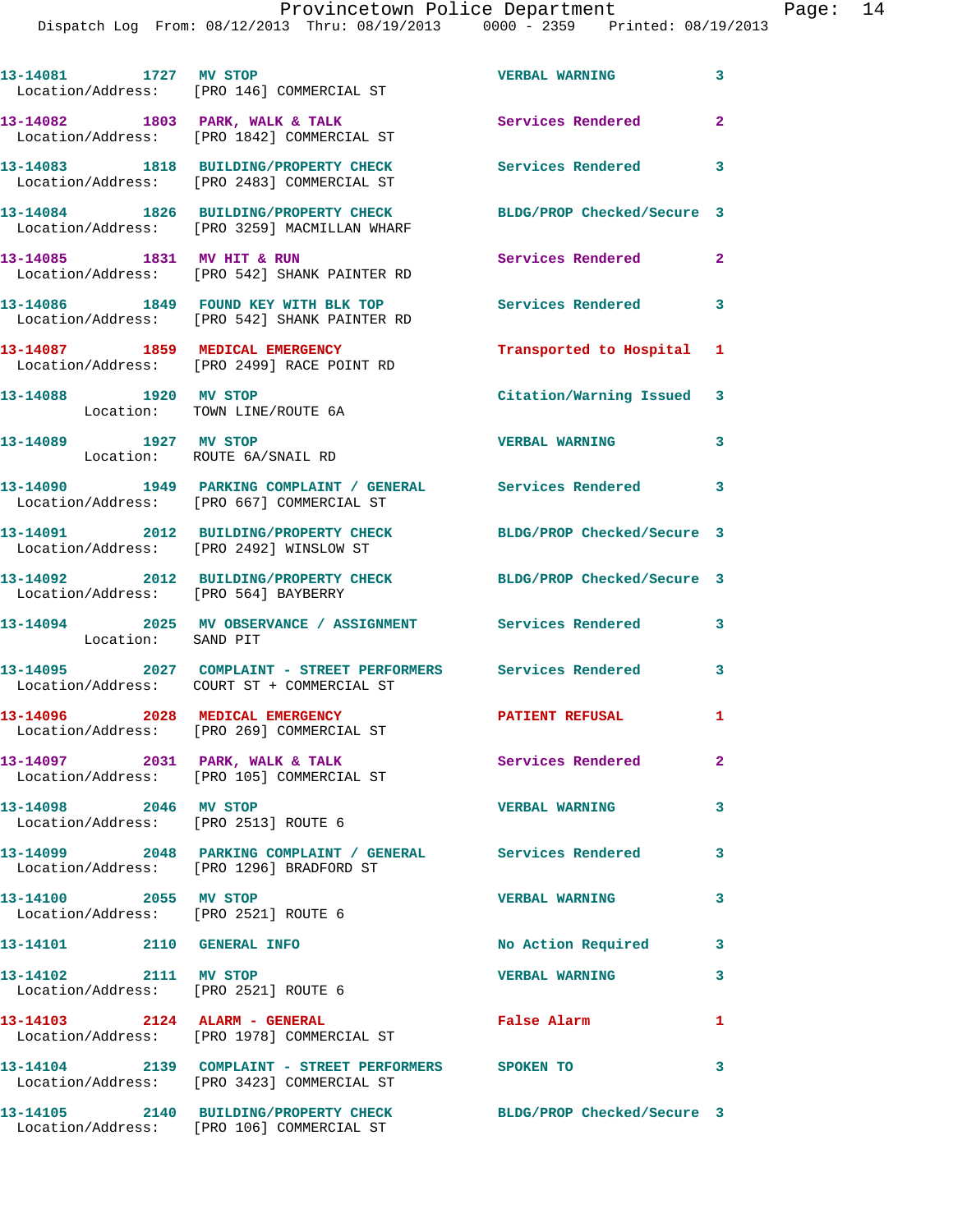|                                                                 | 13-14106 2203 MEDICAL EMERGENCY/EVAL 2007 Services Rendered<br>Location/Address: [PRO 433] RYDER ST EXT |                            | $\mathbf{1}$            |
|-----------------------------------------------------------------|---------------------------------------------------------------------------------------------------------|----------------------------|-------------------------|
| 13-14107 2204 MV STOP<br>Location/Address: [PRO 37] BRADFORD ST |                                                                                                         | <b>VERBAL WARNING</b>      | $\overline{\mathbf{3}}$ |
|                                                                 | 13-14108 2212 LOST CLOTHE POUCH<br>Location/Address: [PRO 542] SHANK PAINTER RD                         | <b>Services Rendered</b>   | $\mathbf{3}$            |
|                                                                 | 13-14109 2216 LOST BLACKBERRY<br>Location/Address: [PRO 542] SHANK PAINTER RD                           | <b>Services Rendered</b>   | 3                       |
|                                                                 | Location/Address: [PRO 542] SHANK PAINTER RD                                                            |                            | $\mathbf{3}$            |
| 13-14111 2227 BAR CHECK<br>Location/Address: [PRO 80] CARVER ST |                                                                                                         | <b>Services Rendered</b>   | $\overline{2}$          |
|                                                                 | 13-14112 2238 MV STOP<br>Location/Address: BRADFORD ST + CENTER ST                                      | <b>VERBAL WARNING</b>      | 3                       |
|                                                                 | 13-14113 2344 BUILDING/PROPERTY CHECK<br>Location/Address: [PRO 3256] COMMERCIAL ST                     | BLDG/PROP Checked/Secure 3 |                         |
|                                                                 | 13-14114 2350 BUILDING/PROPERTY CHECK BLDG/PROP Checked/Secure 3                                        |                            |                         |

 Location/Address: [PRO 175] COMMERCIAL ST **13-14115 2351 BUILDING/PROPERTY CHECK BLDG/PROP Checked/Secure 3**  Location/Address: [PRO 526] RYDER ST EXT

## **For Date: 08/17/2013 - Saturday**

|                                                              | 13-14122 0005 PARK, WALK & TALK<br>Location/Address: [PRO 165] COMMERCIAL ST                           | <b>Services Rendered</b> | $\overline{2}$          |    |
|--------------------------------------------------------------|--------------------------------------------------------------------------------------------------------|--------------------------|-------------------------|----|
|                                                              | 13-14116 0010 LOBBY TRAFFIC<br>Location/Address: [PRO 542] SHANK PAINTER RD                            | Services Rendered        | $\overline{2}$          | 38 |
|                                                              | 13-14117 0011 M/V REPOSSESSED<br>Location/Address: [PRO 3726] CARVER ST                                | Services Rendered        | $\overline{2}$          |    |
| 13-14118 0020 BAR CHECK                                      | Location/Address: [PRO 3276] COMMERCIAL ST                                                             | <b>Services Rendered</b> | $\overline{2}$          |    |
| 13-14119 0021 COMPLAINT<br>Location/Address: AUNT SUKEYS WAY |                                                                                                        | SPOKEN TO                | $\overline{\mathbf{3}}$ |    |
|                                                              | 13-14120 0032 BAR CHECK<br>Location/Address: [PRO 399] COMMERCIAL ST                                   | <b>Services Rendered</b> | $\overline{2}$          |    |
|                                                              | 13-14121 0042 MV DISABLED<br>Location/Address: [PRO 2513] ROUTE 6 + SNAIL RD                           | Services Rendered        | $\overline{2}$          |    |
|                                                              | 13-14123 0108 MV OBSERVANCE / ASSIGNMENT Services Rendered<br>Location/Address: RYDER ST + BRADFORD ST |                          | 3                       |    |
| Location/Address: [PRO 94] BRADFORD ST                       | 13-14124 0115 AGGRESSIVE FOX                                                                           | <b>Services Rendered</b> | $\overline{2}$          |    |
| 13-14125 0120 MV STOP                                        | Location/Address: [PRO 731] BRADFORD ST                                                                | <b>VERBAL WARNING</b>    | $\overline{\mathbf{3}}$ |    |
|                                                              | 13-14126  0129 BY-LAW VIOLATION<br>Location/Address: [PRO 175] COMMERCIAL ST                           | SPOKEN TO                | $\overline{2}$          |    |
|                                                              | 13-14127 0140 MV STOP<br>Location/Address: BRADFORD ST + CONWELL ST                                    | <b>VERBAL WARNING</b>    | $\overline{\mathbf{3}}$ |    |
| 13-14128 0149 NOISE COMPLAINT                                |                                                                                                        | <b>Services Rendered</b> | 3                       |    |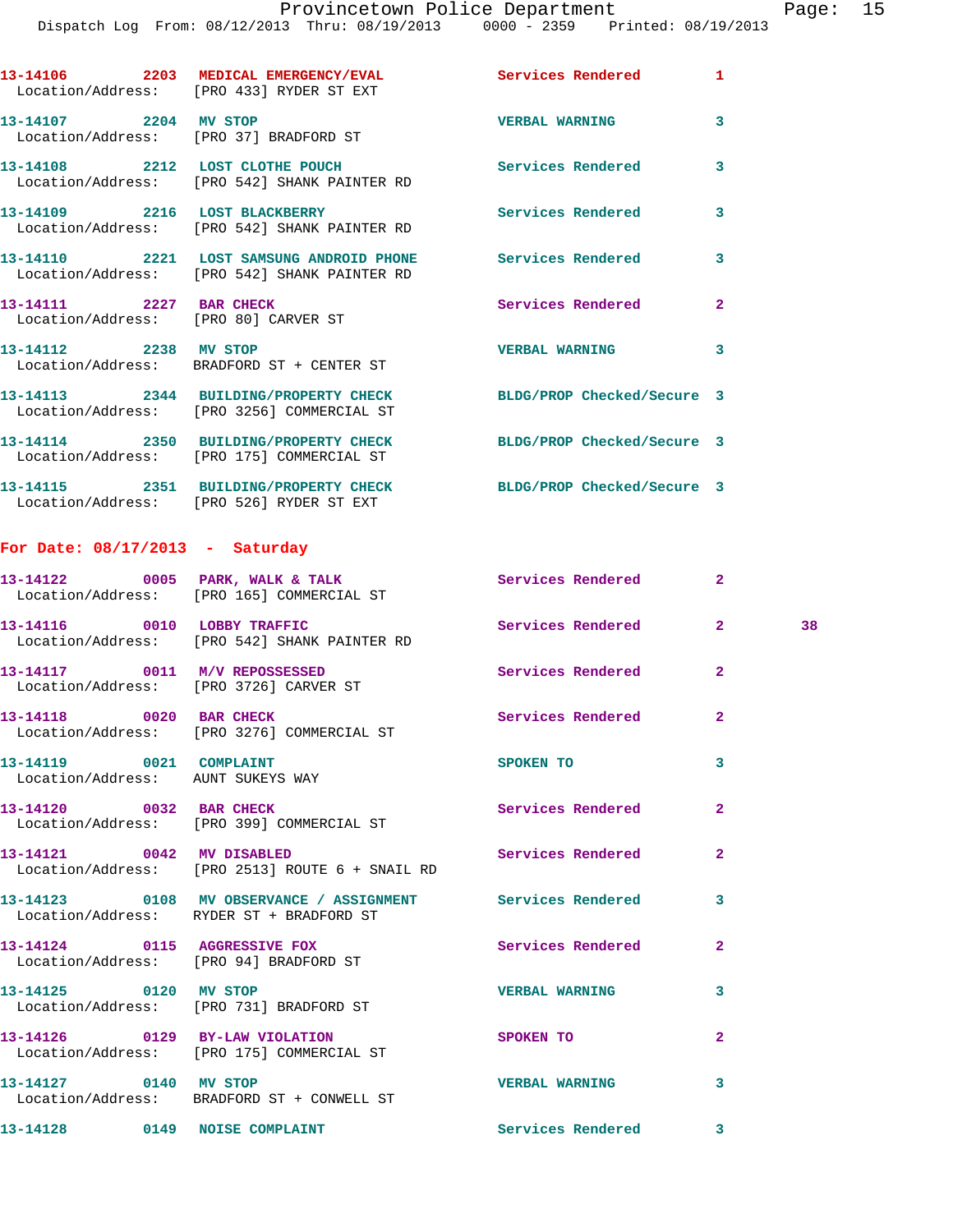|                                       | Provincetown Police Department Fage: 16<br>Dispatch Log From: 08/12/2013 Thru: 08/19/2013 0000 - 2359 Printed: 08/19/2013 |                             |              |  |
|---------------------------------------|---------------------------------------------------------------------------------------------------------------------------|-----------------------------|--------------|--|
| Location/Address: [PRO 1270] ALDEN ST |                                                                                                                           |                             |              |  |
|                                       | 13-14129 0203 NOISE COMPLAINT<br>Location/Address: [PRO 1495] ALDEN ST                                                    | SPOKEN TO                   | 3            |  |
|                                       |                                                                                                                           |                             |              |  |
|                                       | 13-14131 0211 SUSPICIOUS ACTIVITY SPOKEN TO<br>Location/Address: [PRO 208] COMMERCIAL ST                                  |                             | $\mathbf{2}$ |  |
| Refer To P/C: 13-179-AR               | 13-14132 0223 DISTURBANCE Services Rendered 1<br>Location/Address: [PRO 105] COMMERCIAL ST                                |                             |              |  |
|                                       | 13-14133 0229 NOISE COMPLAINT Peace Restored 3<br>Location/Address: [PRO 2373] CONANT ST                                  |                             |              |  |
|                                       | 13-14134 0310 BUILDING/PROPERTY CHECK BLDG/PROP Checked/Secure 3<br>Location/Address: [PRO 2483] COMMERCIAL ST            |                             |              |  |
|                                       | 13-14135 0319 SUSPICIOUS ACTIVITY 1991 Services Rendered 2<br>Location/Address: [PRO 2577] BRADFORD ST                    |                             |              |  |
|                                       | 13-14136 0340 BUILDING/PROPERTY CHECK BLDG/PROP Checked/Secure 3<br>Location/Address: [PRO 444] HIGH POLE                 |                             |              |  |
| Location/Address: [PRO 2513] ROUTE 6  | 13-14138 0537 MV OBSERVANCE / ASSIGNMENT Services Rendered 3                                                              |                             |              |  |
| Location/Address: [PRO 3428] MAPLE CT | 13-14139 0546 911 ABANDONED CALL                                                                                          | SPOKEN TO<br>$\blacksquare$ |              |  |
|                                       | 13-14140 0559 BUILDING/PROPERTY CHECK BLDG/PROP Checked/Secure 3<br>Location/Address: [PRO 530] SHANKPAINTER RD           |                             |              |  |
|                                       | 13-14141 0603 ALARM - GENERAL BLDG/PROP Checked/Secure 1<br>Location/Address: [PRO 2843] COMMERCIAL ST                    |                             |              |  |
|                                       | 13-14142 0611 FLIGHT COVERAGE<br>Location/Address: [PRO 519] RACE POINT RD                                                | Services Rendered 2         |              |  |
|                                       | 13-14143 0733 MEDICAL EMERGENCY/CODE 99<br>Location/Address: [PRO 2809] COMMERCIAL ST                                     | <b>Services Rendered</b> 1  |              |  |
|                                       | 13-14147 0900 RETURNED IPOD<br>Location/Address: [PRO 542] SHANK PAINTER RD                                               | Services Rendered 3         |              |  |
|                                       | 13-14144 0922 GOLF IN CEMETERY<br>Location/Address: CEMETERY RD + WAREHAM ST                                              | <b>GONE ON ARRIVAL</b>      | $\mathbf{3}$ |  |
| 13-14145 0929 MV COMPLAINT            | Location/Address: [PRO 537] SHANK PAINTER RD                                                                              | Services Rendered           | $\mathbf{2}$ |  |
|                                       | 13-14146 1042 LOST DL, CCS<br>Location/Address: [PRO 146] COMMERCIAL ST                                                   | Services Rendered 3         |              |  |
|                                       | 13-14148 1109 PARKING COMPLAINT / GENERAL Citation/Warning Issued 3<br>Location/Address: [PRO 1397] MONTELLO ST           |                             |              |  |
|                                       |                                                                                                                           |                             | 3            |  |
|                                       | 13-14150 1142 ANIMAL CALL<br>Location/Address: [PRO 564] BAYBERRY AVE                                                     | Services Rendered           | $\mathbf{2}$ |  |
| 13-14151 1153 HAZARDS                 | Location/Address: [PRO 2207] SHANK PAINTER RD                                                                             | Services Rendered           | $\mathbf{2}$ |  |
| 13-14153 1209 ASSAULT                 | Location/Address: [PRO 542] SHANK PAINTER RD                                                                              | Services Rendered 1         |              |  |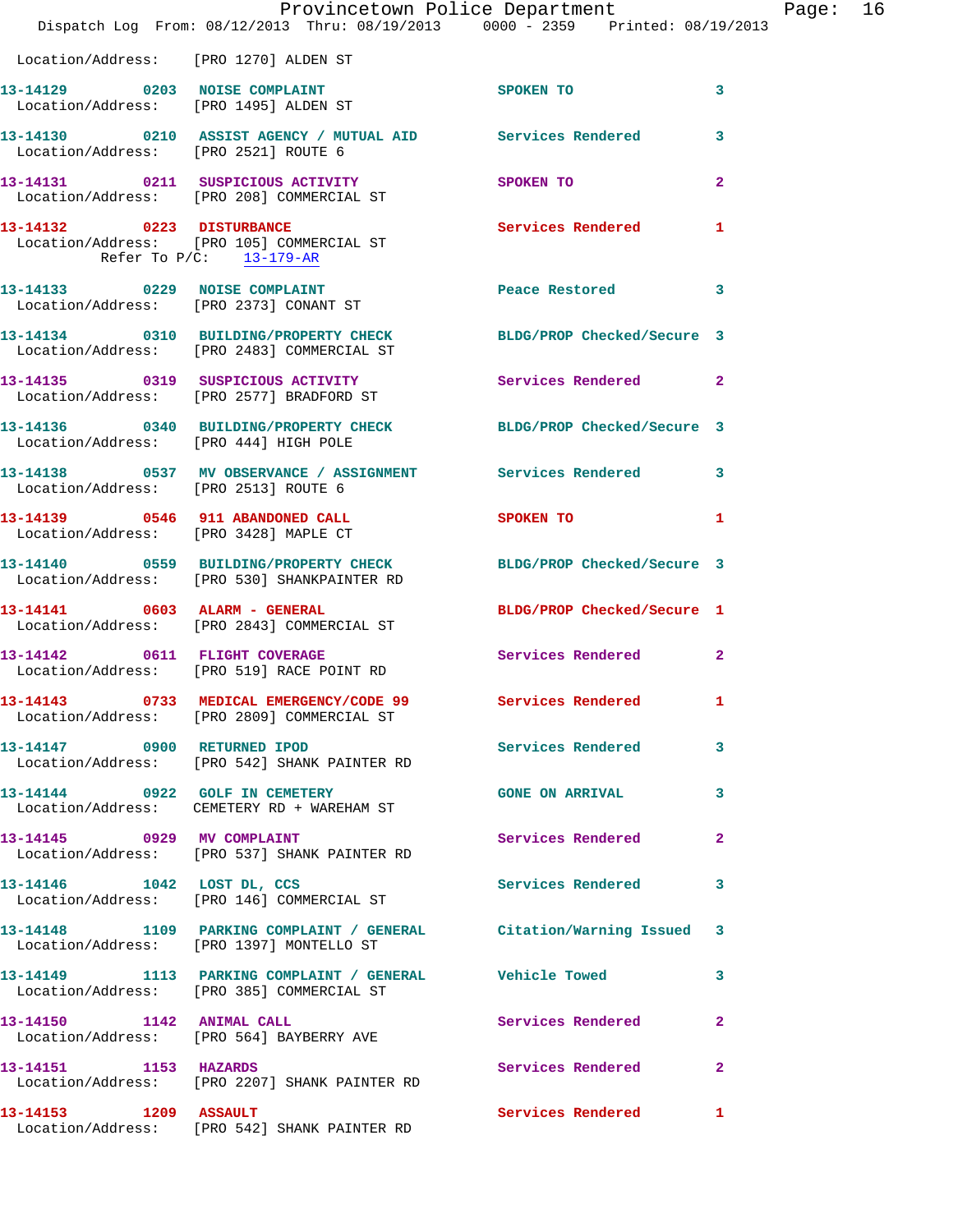|                                                            | 13-14152 1212 PARKING COMPLAINT / GENERAL Citation/Warning Issued 3<br>Location/Address: [PRO 2700] PROVINCELANDS RD |                           |              |   |
|------------------------------------------------------------|----------------------------------------------------------------------------------------------------------------------|---------------------------|--------------|---|
|                                                            | 13-14154 1245 LOOSE WHITE DOG<br>Location/Address: [PRO 124] COMMERCIAL ST                                           | <b>Services Rendered</b>  | $\mathbf{2}$ |   |
|                                                            | 13-14155 1246 LOST PURSE/WALLET<br>Location/Address: [PRO 106] COMMERCIAL ST                                         | Services Rendered         | 3            |   |
|                                                            | 13-14156    1414    191    OUT OF TOWN                                                                               | Services Rendered         | 3            |   |
|                                                            | 13-14157 1441 MV COMPLAINT<br>Location/Address: [PRO 3670] SHANK PAINTER RD                                          | SPOKEN TO                 | $\mathbf{2}$ |   |
|                                                            | 13-14158 1506 BUILDING/PROPERTY CHECK BLDG/PROP Checked/Secure 3<br>Location/Address: [PRO 1778] SHANKPAINTER RD     |                           |              |   |
| Location/Address: BRADFORD ST                              | 13-14159 1507 FAINT SMELL OF SMOKE Services Rendered                                                                 |                           | 3            |   |
| Location/Address: ROUTE 6                                  | 13-14160 1526 MV ERRATIC OPERATION 5ervices Rendered                                                                 |                           | $\mathbf{2}$ |   |
|                                                            | 13-14161 1533 COMPLAINT - STREET PERFORMERS SPOKEN TO<br>Location/Address: [PRO 3423] COMMERCIAL ST                  |                           | 3            |   |
| 13-14163 1629 MV STOP<br>Location/Address: STANDISH ST     |                                                                                                                      | <b>VERBAL WARNING</b>     | 3            |   |
|                                                            | 13-14164 1632 FIRE/TROUBLE ALARM NO RESPONSE False Alarm<br>Location/Address: [PRO 514] RACE POINT RD                |                           | 1            |   |
|                                                            | 13-14165 1647 PARKING COMPLAINT / GENERAL Vehicle Towed<br>Location/Address: [PRO 105] COMMERCIAL ST                 |                           | 3            |   |
| 13-14166 1652 MV STOP<br>Location/Address: STANDISH ST     |                                                                                                                      | No Action Required        | 3            |   |
|                                                            | 13-14167 1653 MEDICAL EMERGENCY<br>Location/Address: [PRO 396] COMMERCIAL ST                                         | Transported to Hospital 1 |              |   |
|                                                            | 13-14169 1657 MV OBSERVANCE / ASSIGNMENT Services Rendered<br>Location/Address: BRADFORD ST + HOWLAND ST             |                           | 3            |   |
| 13-14168 1702 MV STOP                                      | Location/Address: [PRO 1299] BRADFORD ST                                                                             | <b>VERBAL WARNING</b>     | 3            |   |
| Location/Address: [PRO 2539] RYDER ST                      | 13-14170 1722 BUILDING/PROPERTY CHECK BLDG/PROP Checked/Secure 3                                                     |                           |              |   |
| 13-14171 1723 FOUND KEYS                                   | Location/Address: [PRO 542] SHANK PAINTER RD                                                                         | Services Rendered         | 3            |   |
| 13-14172 1726 COMPLAINT<br>Location/Address: COMMERCIAL ST |                                                                                                                      | SPOKEN TO                 | 3            |   |
|                                                            | 13-14173 1816 LARCENY / FORGERY / FRAUD<br>Location/Address: [PRO 542] SHANK PAINTER RD                              | Investigated              | $\mathbf{2}$ | 1 |
| 13-14174 1824 ABANDONED E911                               | Location/Address: [PRO 2030] DUNCAN LN                                                                               | Unfounded                 | 1            |   |
|                                                            | 13-14175 1831 MV HIT & RUN<br>Location/Address: [PRO 542] SHANK PAINTER RD                                           | Services Rendered         | $\mathbf{2}$ |   |
|                                                            | 13-14176 1835 DOMESTIC DISTURBANCE<br>Location/Address: [PRO 577] WINTHROP ST                                        | Services Rendered         | 1            |   |
|                                                            |                                                                                                                      | Services Rendered         | $\mathbf{1}$ |   |

Location/Address: [PRO 2044] COMMERCIAL ST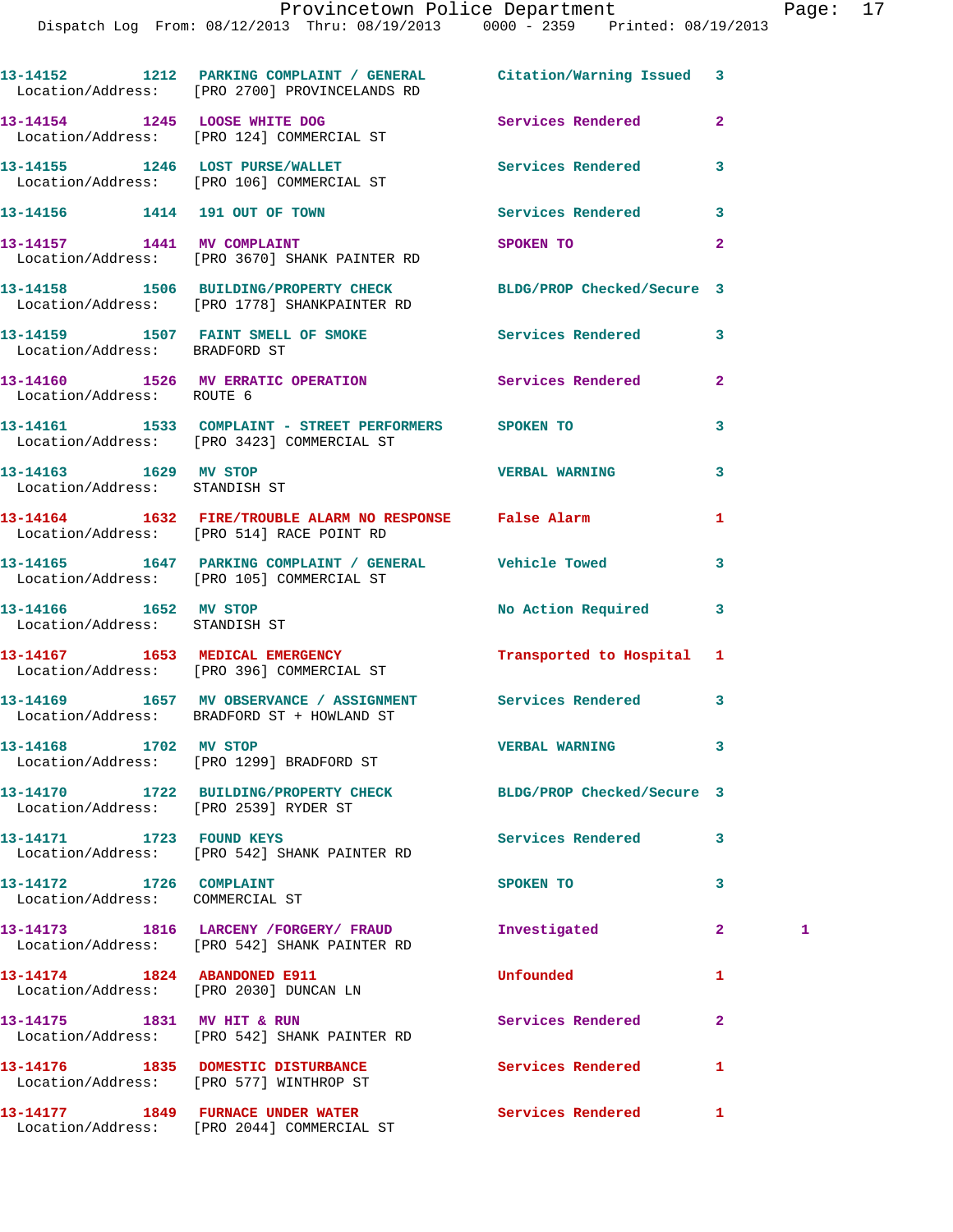Dispatch Log From: 08/12/2013 Thru: 08/19/2013 0000 - 2359 Printed: 08/19/2013

|                                                                   | DISPACCII DOG FIOM. 00/12/2013 INIU. 00/13/2013                                                                  | UUUU - 4333<br>FLIILCU · VO/IJ/ |                |
|-------------------------------------------------------------------|------------------------------------------------------------------------------------------------------------------|---------------------------------|----------------|
|                                                                   | 13-14178    1859    FOLLOW UP<br>Location/Address: [PRO 860] COMMERCIAL ST                                       | Services Rendered 2             |                |
| 13-14179 1913 ASSIST CITIZEN                                      | Location/Address: [PRO 542] SHANK PAINTER RD                                                                     | Services Rendered 3             |                |
|                                                                   | 13-14180 1921 MEDICAL EMERGENCY<br>Location/Address: [PRO 63] BRADFORD ST EXT                                    | Transported to Hospital 1       |                |
|                                                                   | 13-14182 1927 MEDICAL EMERGENCY<br>Location/Address: [PRO 542] SHANK PAINTER RD                                  | Transported to Hospital 1       |                |
|                                                                   | 13-14181 1928 BUILDING/PROPERTY CHECK<br>Location/Address: [PRO 2483] COMMERCIAL ST                              | BLDG/PROP Checked/Secure 3      |                |
| 13-14183 1938 MV STOP                                             | Location/Address: [PRO 2479] ROUTE 6                                                                             | <b>VERBAL WARNING</b>           | 3              |
|                                                                   | 13-14184 1956 PARK, WALK & TALK<br>Location/Address: [PRO 106] COMMERCIAL ST                                     | Services Rendered 2             |                |
| 13-14185 2008 MV COMPLAINT                                        | Location/Address: [PRO 542] SHANK PAINTER RD                                                                     | Services Rendered               | $\overline{2}$ |
|                                                                   | 13-14186 2033 ASSIST AGENCY / MUTUAL AID Services Rendered<br>Location/Address: [PRO 2499] RACE POINT RD         |                                 | 3              |
| Location/Address: [PRO 3222] ALDEN ST                             | 13-14187 2049 MEDICAL EMERGENCY/DOT                                                                              | Transported to Hospital 1       |                |
|                                                                   | 13-14188 2054 PARK, WALK & TALK<br>Location/Address: [PRO 105] COMMERCIAL ST                                     | Services Rendered               | $\mathbf{2}$   |
|                                                                   | 13-14190 2204 COMPLAINT - STREET PERFORMERS GONE ON ARRIVAL<br>Location/Address: COURT ST + COMMERCIAL ST        |                                 | 3              |
|                                                                   | 13-14191  2224  COMPLAINT - STREET PERFORMERS  Services Rendered<br>Location/Address: GOSNOLD ST + COMMERCIAL ST |                                 | 3              |
| 13-14192 2235 COMPLAINT                                           | Location/Address: [PRO 433] RYDER ST EXT                                                                         | <b>Services Rendered</b>        | 3              |
|                                                                   | 13-14193 2323 ABDOMINAL DISCOMFORT<br>Location/Address: [PRO 1797] BRADFORD ST                                   | PATIENT REFUSAL                 | 1              |
|                                                                   | 13-14194 2344 BUILDING/PROPERTY CHECK<br>Location/Address: [PRO 175] COMMERCIAL ST                               | BLDG/PROP Checked/Secure 3      |                |
|                                                                   | 13-14195 2349 BUILDING/PROPERTY CHECK<br>Location/Address: [PRO 1778] SHANKPAINTER RD                            | BLDG/PROP Checked/Secure 3      |                |
|                                                                   | 13-14196 2351 BUILDING/PROPERTY CHECK<br>Location/Address: [PRO 2483] COMMERCIAL ST                              | Services Rendered 3             |                |
| For Date: $08/18/2013$ - Sunday                                   |                                                                                                                  |                                 |                |
| 13-14197 0007 MV STOP                                             | Location/Address: BRADFORD ST + CONWELL ST                                                                       | <b>VERBAL WARNING</b>           | 3              |
| 13-14198 0022 DISTURBANCE<br>Location/Address: [PRO 80] CARVER ST |                                                                                                                  | Services Rendered               | 1              |
| 13-14199 0025 NOISE COMPLAINT<br>Location/Address: COMMERCIAL ST  |                                                                                                                  | Services Rendered               | 3              |
| 13-14200 0031 MV STOP                                             | Location/Address: BRADFORD ST + CONWELL ST                                                                       | <b>VERBAL WARNING</b>           | 3              |
|                                                                   | 13-14201 0040 MV OBSERVANCE / ASSIGNMENT                                                                         | Services Rendered               | 3              |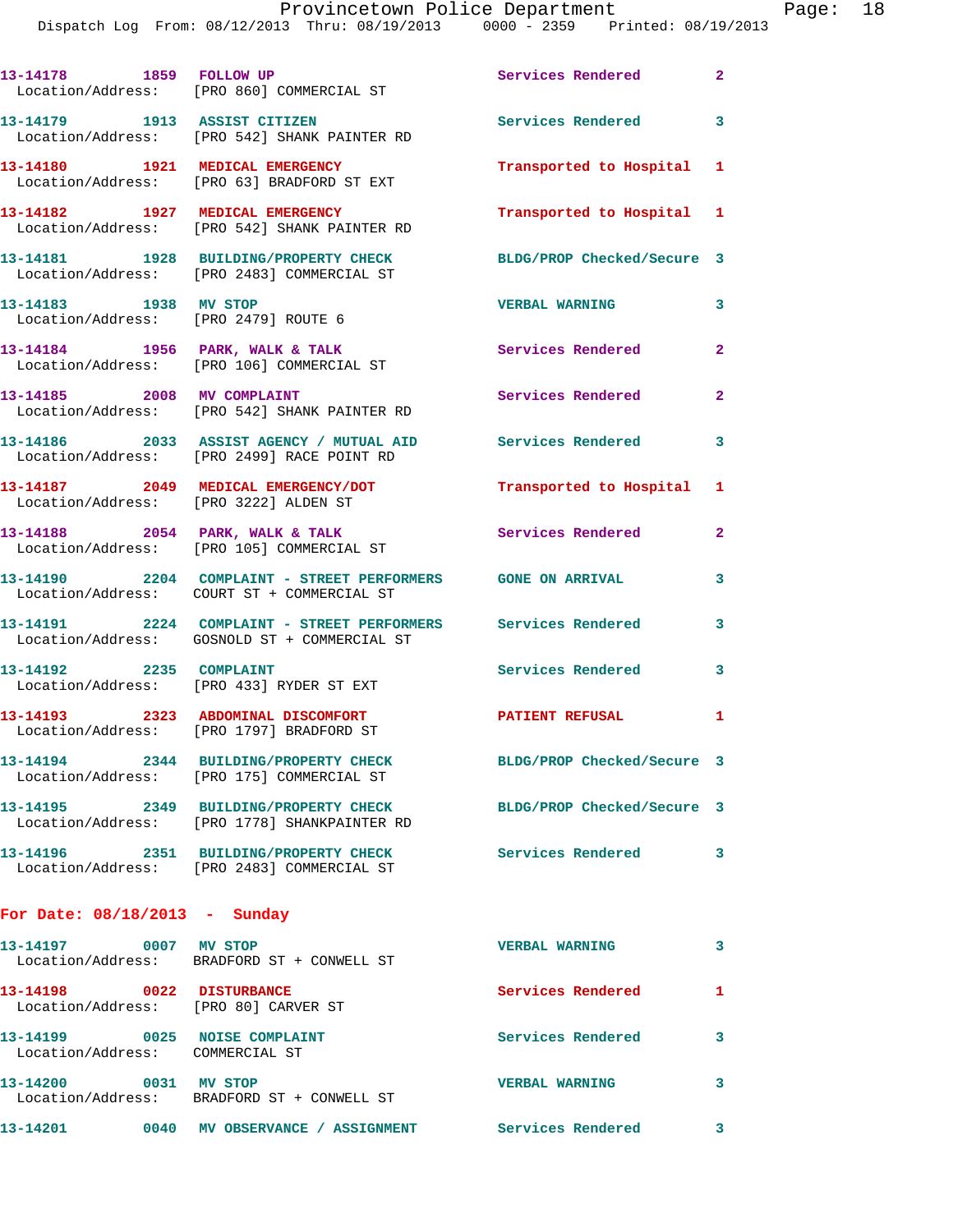|                                                                | Dispatch Log From: 08/12/2013 Thru: 08/19/2013 0000 - 2359 Printed: 08/19/2013                                   | Provincetown Police Department |                | Page: 19 |  |
|----------------------------------------------------------------|------------------------------------------------------------------------------------------------------------------|--------------------------------|----------------|----------|--|
|                                                                | Location/Address: RYDER ST + BRADFORD ST                                                                         |                                |                |          |  |
|                                                                | 13-14202 0048 DISTURBANCE<br>Location/Address: [PRO 80] CARVER ST                                                | Peace Restored 1               |                |          |  |
| Location/Address: [PRO 80] CARVER ST                           | 13-14204 0055 BAR CHECK                                                                                          | Services Rendered              | $\overline{2}$ |          |  |
| 13-14205 0112 MV STOP                                          | Location/Address: [PRO 444] HIGH POLE HILL                                                                       | <b>VERBAL WARNING</b>          | $\mathbf{3}$   |          |  |
|                                                                | 13-14206 0122 GENERAL INFO                                                                                       | Services Rendered 3            |                |          |  |
| 13-14207 0134 MV STOP                                          | Location/Address: [PRO 2479] ROUTE 6                                                                             | <b>VERBAL WARNING</b>          | $\mathbf{3}$   |          |  |
| 13-14208 0158 MV STOP                                          | Location/Address: BRADFORD ST + CONWELL ST                                                                       | <b>VERBAL WARNING</b>          | 3              |          |  |
|                                                                | 13-14209 0158 BUILDING/PROPERTY CHECK BLDG/PROP Checked/Secure 3<br>Location/Address: [PRO 2898] JEROME SMITH RD |                                |                |          |  |
|                                                                | 13-14211 0235 FOUND ANDROID PHONE<br>Location/Address: [PRO 542] SHANK PAINTER RD                                | Services Rendered 3            |                |          |  |
|                                                                | 13-14210 0244 LOBBY TRAFFIC<br>Location/Address: [PRO 542] SHANK PAINTER RD                                      | Services Rendered 2            |                | 31       |  |
|                                                                | 13-14212 0506 BUILDING/PROPERTY CHECK BLDG/PROP Checked/Secure 3<br>Location/Address: [PRO 530] SHANKPAINTER RD  |                                |                |          |  |
|                                                                | 13-14213 0531 911 TEST CALL<br>Location/Address: [PRO 542] SHANK PAINTER RD                                      | Services Rendered 1            |                |          |  |
|                                                                | 13-14214 0613 BUILDING/PROPERTY CHECK<br>Location/Address: [PRO 2206] COMMERCIAL ST                              | BLDG/PROP Checked/Secure 3     |                |          |  |
| 13-14215 0704 DEBRIS IN ROAD                                   | Location/Address: CONWAY ST + COMMERCIAL ST                                                                      | Services Rendered 2            |                |          |  |
|                                                                | 13-14216 0715 COMPLAINT<br>Location/Address: [PRO 146] COMMERCIAL ST                                             | Services Rendered 3            |                |          |  |
| 13-14217 0745 SERVE SUMMONS<br>Location/Address: COMMERCIAL ST |                                                                                                                  | Could Not Locate 3             |                |          |  |
|                                                                | 13-14218 0753 BOAT/HARBORMASTER<br>Location/Address: [PRO 2543] MACMILLAN WHARF                                  | <b>Services Rendered</b>       | $\overline{2}$ |          |  |
|                                                                | 13-14219 0813 BUILDING/PROPERTY CHECK<br>Location/Address: [PRO 1520] BRADFORD ST                                | No Action Required 3           |                |          |  |
|                                                                | 13-14220 0815 MV OBSERVANCE / ASSIGNMENT Services Rendered 3<br>Location/Address: [PRO 1520] BRADFORD ST         |                                |                |          |  |
|                                                                | 13-14221 0837 BUILDING/PROPERTY CHECK BLDG/PROP Checked/Secure 3<br>Location/Address: [PRO 2500] COMMERCIAL ST   |                                |                |          |  |
|                                                                | 13-14222 0842 911 GENERAL/TTY TEST Services Rendered 1<br>Location/Address: [PRO 542] SHANK PAINTER RD           |                                |                |          |  |
| 13-14223 0909 MV HIT & RUN                                     | Location/Address: [PRO 116] COMMERCIAL ST                                                                        | Services Rendered 2            |                |          |  |
| Refer To Arrest: 13-180-AR                                     | 13-14224 0933 DISORDERLY<br>Location/Address: [PRO 3430] COMMERCIAL ST                                           | Arrest(s) Made                 | $\mathbf{2}$   |          |  |
|                                                                | 13-14225 1020 STAFF IN SCHOOL                                                                                    | Services Rendered 3            |                |          |  |
|                                                                | 13-14226 1139 BUILDING/PROPERTY CHECK BLDG/PROP Checked/Secure 3                                                 |                                |                |          |  |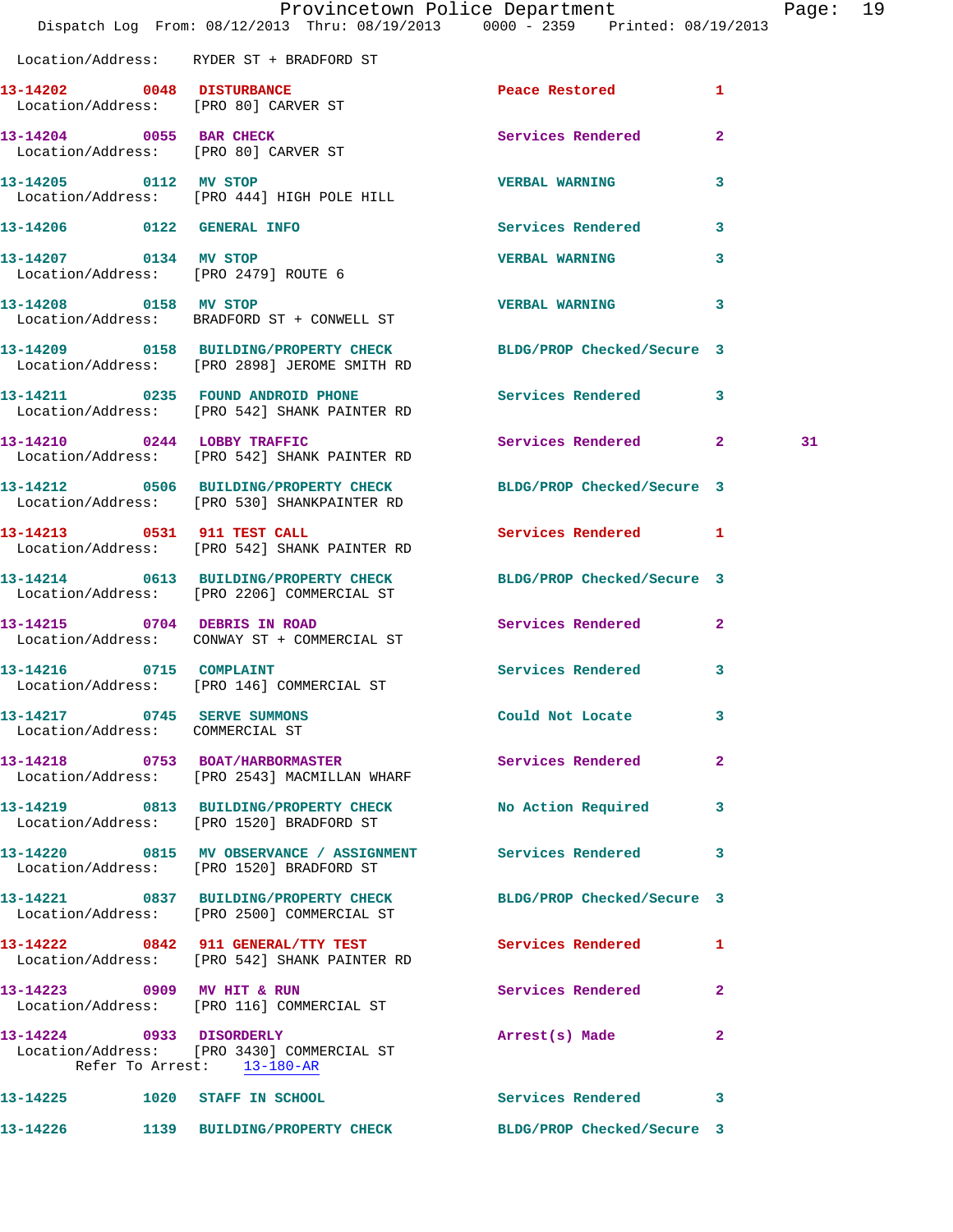|                                                        | Provincetown Police Department<br>Dispatch Log From: 08/12/2013 Thru: 08/19/2013 0000 - 2359 Printed: 08/19/2013 |                            |                         | Page: 20 |  |
|--------------------------------------------------------|------------------------------------------------------------------------------------------------------------------|----------------------------|-------------------------|----------|--|
|                                                        | Location/Address: [PRO 519] RACE POINT RD                                                                        |                            |                         |          |  |
|                                                        | 13-14227 1151 ASSIST CITIZEN<br>Location/Address: [PRO 2543] MACMILLAN WHARF                                     | GONE ON ARRIVAL 3          |                         |          |  |
|                                                        | 13-14228 1207 PARK, WALK & TALK 1998 Services Rendered 2<br>Location/Address: [PRO 182] COMMERCIAL ST            |                            |                         |          |  |
|                                                        | 13-14229 1213 FOUND KEY<br>Location/Address: [PRO 3175] COMMERCIAL ST                                            | Services Rendered          | $\overline{\mathbf{3}}$ |          |  |
|                                                        | 13-14230 1214 MEDICAL/DOT OUCH<br>Location/Address: [PRO 440] HARRY KEMP WAY                                     | Transported to Hospital 1  |                         |          |  |
|                                                        |                                                                                                                  |                            |                         |          |  |
|                                                        | 13-14232 1303 PARKING COMPLAINT / GENERAL Citation/Warning Issued 3<br>Location/Address: [PRO 602] STANDISH ST   |                            |                         |          |  |
|                                                        | 13-14233 1304 MV OBSERVANCE / ASSIGNMENT Services Rendered 3<br>Location/Address: [PRO 1520] BRADFORD ST         |                            |                         |          |  |
| Location/Address: [PRO 2] ALDEN ST                     | 13-14234 1308 BUILDING/PROPERTY CHECK BLD/PROP CHECKED UNSECUR 3                                                 |                            |                         |          |  |
|                                                        | 13-14235 1330 BUILDING/PROPERTY CHECK BLDG/PROP Checked/Secure 3<br>Location/Address: [PRO 2898] JEROME SMITH RD |                            |                         |          |  |
| Location/Address: WINSLOW ST                           | 13-14236 1337 PARKING COMPLAINT / GENERAL Services Rendered 3                                                    |                            |                         |          |  |
|                                                        |                                                                                                                  | No Action Required 3       |                         |          |  |
|                                                        | 13-14237 1340 LARCENY / FORGERY / FRAUD<br>Location/Address: [PRO 1548] COMMERCIAL ST                            | Investigated               | $\mathbf{2}$            |          |  |
|                                                        | 13-14240   1418   COMPLAINT<br>Location/Address: RYDER ST + COMMERCIAL ST                                        | Services Rendered 3        |                         |          |  |
|                                                        | 13-14242 1504 MV OBSERVANCE / ASSIGNMENT Services Rendered<br>Location/Address: HIGH POLE HL + BRADFORD ST       |                            | 3                       |          |  |
|                                                        | 13-14244 1545 BUILDING/PROPERTY CHECK<br>Location/Address: [PRO 182] COMMERCIAL ST                               | BLDG/PROP Checked/Secure 3 |                         |          |  |
|                                                        | 13-14245 1604 PARK, WALK & TALK 1999 Services Rendered 2<br>Location: [PRO 3431] LOPES SQUARE                    |                            |                         |          |  |
|                                                        | 13-14246 1605 BUILDING/PROPERTY CHECK BLDG/PROP Checked/Secure 3<br>Location/Address: [PRO 519] RACE POINT RD    |                            |                         |          |  |
|                                                        | 13-14247 1615 PARK, WALK & TALK 1997 Services Rendered 2<br>Location/Address: [PRO 105] COMMERCIAL ST            |                            |                         |          |  |
|                                                        | 13-14248 1621 PARK, WALK & TALK<br>Location/Address: [PRO 106] COMMERCIAL ST                                     | Services Rendered          | $\mathbf{2}$            |          |  |
| 13-14249 1640 MV STOP<br>Location/Address: BRADFORD ST |                                                                                                                  | <b>VERBAL WARNING</b>      | 3                       |          |  |
|                                                        | 13-14250 1647 REMOVE UNWANTED GUEST<br>Location/Address: [PRO 433] RYDER ST EXT                                  | Services Rendered 3        |                         |          |  |
| Location/Address: BRADFORD ST                          | 13-14251 1658 MEDICAL EMERGENCY                                                                                  | Transported to Hospital 1  |                         |          |  |
|                                                        | 13-14252 1716 MEDICAL EMERGENCY<br>Location/Address: [PRO 173] COMMERCIAL ST                                     | Transported to Hospital 1  |                         |          |  |
| 13-14253 1723 ANIMAL CALL                              |                                                                                                                  | Services Rendered 2        |                         |          |  |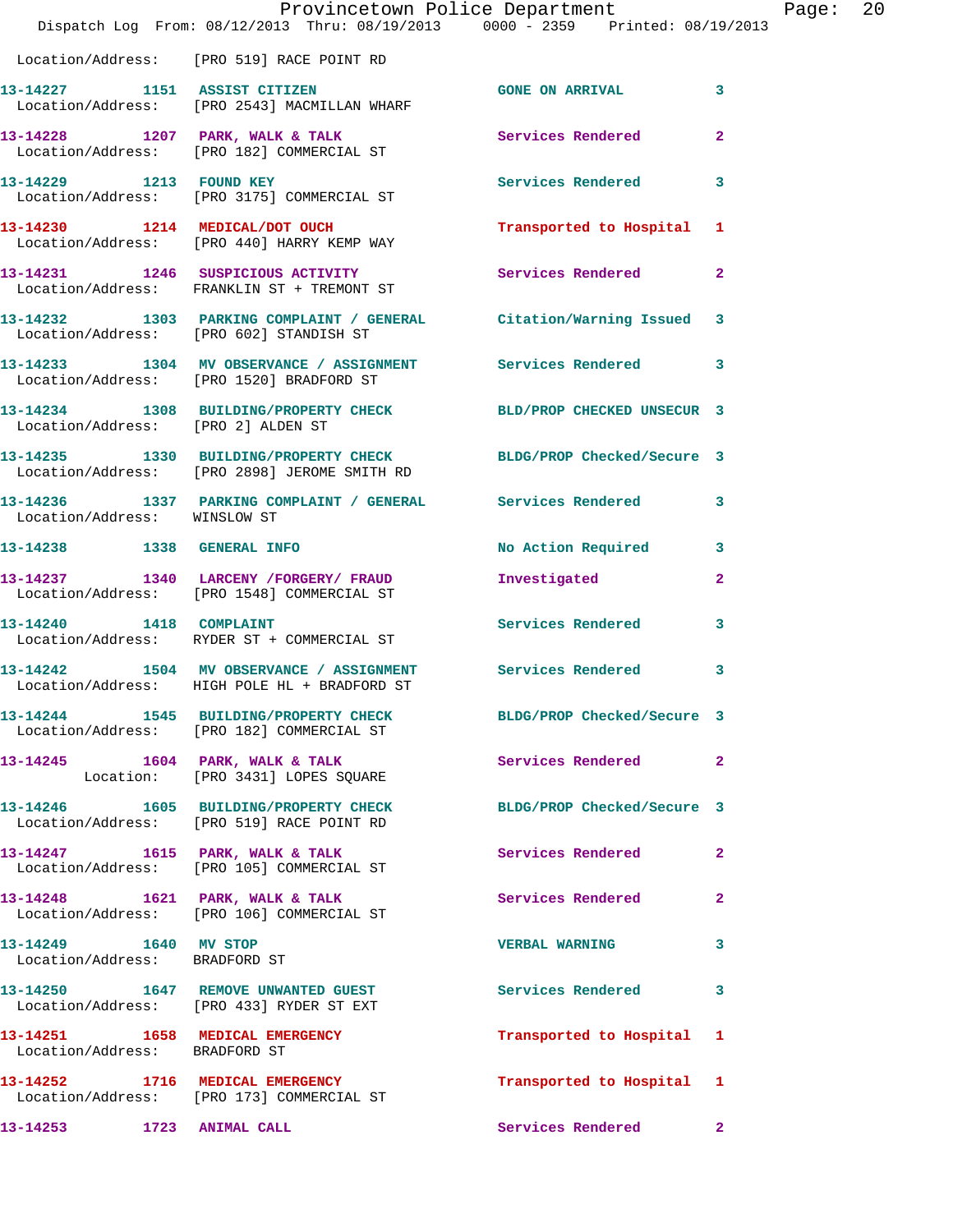|                                        | Provincetown Police Department<br>Dispatch Log From: 08/12/2013 Thru: 08/19/2013 0000 - 2359 Printed: 08/19/2013 |                           |                | Page: 21 |  |
|----------------------------------------|------------------------------------------------------------------------------------------------------------------|---------------------------|----------------|----------|--|
|                                        | Location/Address: [PRO 146] COMMERCIAL ST                                                                        |                           |                |          |  |
|                                        |                                                                                                                  | <b>SPOKEN TO</b>          | 1              |          |  |
|                                        | 13-14255 1757 COMPLAINT<br>Location/Address: [PRO 1873] COMMERCIAL ST                                            | Services Rendered         | $\mathbf{3}$   |          |  |
|                                        | 13-14257 1906 PARK, WALK & TALK<br>Location/Address: [PRO 3085] COMMERCIAL ST                                    | <b>Services Rendered</b>  | $\overline{2}$ |          |  |
|                                        | 13-14258 1934 BUILDING/PROPERTY CHECK BLDG/PROP Checked/Secure 3<br>Location/Address: [PRO 2483] COMMERCIAL ST   |                           |                |          |  |
|                                        | 13-14259 1952 MEDICAL EMERGENCY<br>Location/Address: [PRO 106] COMMERCIAL ST                                     | Transported to Hospital 1 |                |          |  |
|                                        | 13-14260 2004 MEDICAL EMERGENCY<br>Location/Address: [PRO 2558] BRADFORD ST                                      | Transported to Hospital 1 |                |          |  |
| Location/Address: [PRO 2] ALDEN ST     | 13-14261 2013 BUILDING/PROPERTY CHECK BLDG/PROP Checked/Secure 3                                                 |                           |                |          |  |
|                                        | 13-14262 2016 MV STOP<br>Location/Address: BRADFORD ST + SHANK PAINTER RD                                        | <b>VERBAL WARNING</b>     | 3              |          |  |
|                                        | 13-14263 2028 LOST LEATHER WALLET<br>Location/Address: [PRO 542] SHANK PAINTER RD                                | No Action Required 3      |                |          |  |
|                                        | 13-14264 2037 BUILDING/PROPERTY CHECK BLDG/PROP Checked/Secure 3<br>Location/Address: [PRO 175] COMMERCIAL ST    |                           |                |          |  |
| Location/Address: [PRO 505] PEARL ST   | 13-14266 2041 PARKING COMPLAINT / GENERAL Services Rendered 3                                                    |                           |                |          |  |
| Location/Address: [PRO 1856] CONANT ST | 13-14267 2119 MEDICAL EMERGENCY                                                                                  | Transported to Hospital 1 |                |          |  |
|                                        | 13-14268 2125 GENERAL INFO                                                                                       | No Action Required 3      |                |          |  |
|                                        | 13-14270 2135 FOUND I PHONE- BLACK Services Rendered<br>Location/Address: [PRO 542] SHANK PAINTER RD             |                           | 3              |          |  |
| 13-14272 2210 COMPLAINT                | Location/Address: [PRO 2543] MACMILLAN WHARF                                                                     | SPOKEN TO                 | 3              |          |  |
| 13-14273 2212 MV STOP                  | Location/Address: BRADFORD ST + ALDEN ST                                                                         | <b>VERBAL WARNING</b>     | 3              |          |  |
| Location/Address: COMMERCIAL ST        | 13-14275 2213 BUILDING/PROPERTY CHECK BLDG/PROP Checked/Secure 3                                                 |                           |                |          |  |
| Location/Address: PLEASANT ST          | 13-14277 2226 NOISE COMPLAINT                                                                                    | Services Rendered 3       |                |          |  |
|                                        | 13-14276 2227 BUILDING/PROPERTY CHECK BLDG/PROP Checked/Secure 3<br>Location/Address: [PRO 545] SHANKPAINTER RD  |                           |                |          |  |
|                                        | 13-14278 2311 MISSING PERSON<br>Location/Address: [PRO 2543] MACMILLAN WHARF                                     | SPOKEN TO                 | $\mathbf{1}$   |          |  |
| 13-14279 2321 ANIMAL CALL              | Location/Address: WINSLOW ST + CAPTAIN BERTIE RD                                                                 | Services Rendered 2       |                |          |  |
|                                        | 13-14280 2324 BUILDING/PROPERTY CHECK BLDG/PROP Checked/Secure 3<br>Location/Address: [PRO 2898] JEROME SMITH RD |                           |                |          |  |
|                                        | 13-14281 2334 ALARM - CANCELLED<br>Location/Address: [PRO 965] KIMBERLY LN                                       | No Action Required 1      |                |          |  |